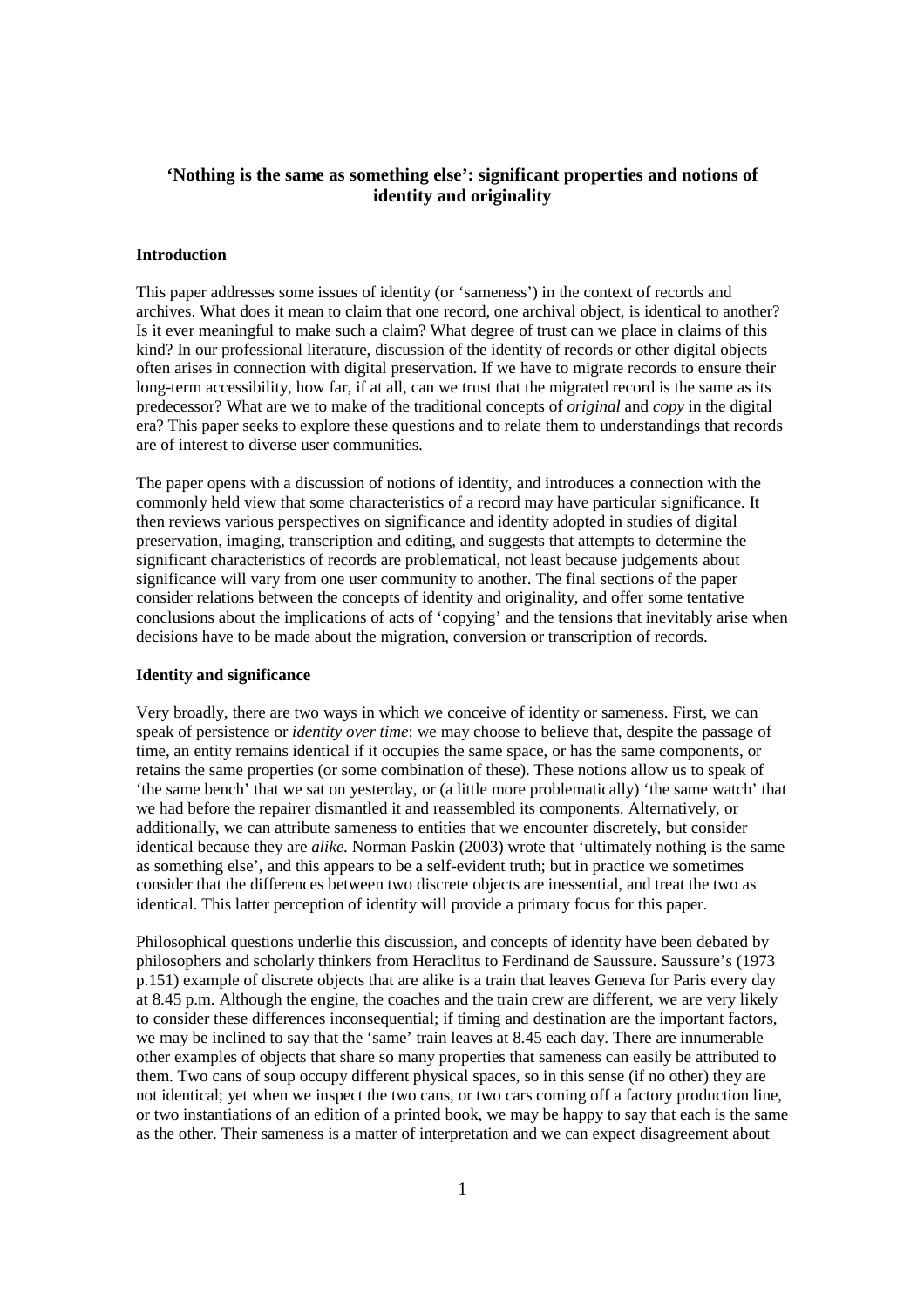the appropriateness of describing any two or more entities as identical. But even in the case of socalled 'identical' twins, although we know that each of the pair is likely to have many distinguishing marks and individual characteristics, we also know that many people will see their differences as trivial or insignificant.

This is effectively the position reached by various commentators on digital preservation, who assert that although migration inevitably brings some changes it is an acceptable solution to the challenges of technological obsolescence provided it retains what are variously called the 'significant properties' (Cedars 2001; Hedstrom and Lee 2002; Knight and Pennock 2009), 'salient features' (Allison *et al*. 2005 p.370) or 'essential characteristics' (Hofman 2004 p.90) of the objects to be migrated. The structure, appearance and functionality of objects can all be at risk during migration, but even if some differences are introduced – or so the argument runs – this will be inconsequential if migration is carried out in such a way that no 'significant' loss occurs and the features necessary 'for digital objects to remain accessible and meaningful' (Hockx-Yu and Knight 2008 p.142) are preserved intact. Arthur Allison *et al.* (2005 p.371) argued for a cautious approach, suggesting that digital curators need to devise 'auditable processes that ensure that the[se] features are not altered by the transformations of the bitstream', but Kenneth Thibodeau (2002) wrote with apparent confidence that 'it is possible to change the way a conceptual object is encoded … without having any negative impact on its preservation' and that 'different digital encodings of the same conceptual object ... can preserve ... [its] essential characteristics'.

Similar issues, though not necessarily discussed under these labels, arise when records are converted from one medium to another (e.g. paper to microfilm; digital to paper; paper to digital) and when printed or electronic transcripts of manuscript originals are made. Like migration, these activities may be undertaken to support preservation – they can assist with preservation objectives by introducing more stable media, reducing handling of fragile originals, or providing 'security copies' for offsite storage as part of a vital records programme – but they are often motivated not so much by long-term preservation requirements as by desires to make archival resources more immediately available to wider audiences. Whatever the objective, guidelines for media conversion and transcription often affirm that certain essential aspects of the originals must be safeguarded and retained in the products that emerge from these activities.

In the literature on digital imaging, for example, Stephen Chapman and Anne Kenney (1996) contended that a successful imaging project requires the identification of 'meaningful document attributes' or 'key features' of the originals, to ensure the utility of the digitised products. In another publication, Kenney and Chapman (1996 p.26) referred to the need to determine 'significant detail' or 'essential detail' in materials to be digitised. More recently, Steven Puglia and Erin Rhodes (2007) argued that imaging projects should 'replicate and carry forward ... the appropriate essential characteristics that tell us about the original resource'.

Writers on transcription and editing sometimes seek a kind of identity between a transcript and its original. As long ago as 1923, a team of authors of a report on editing historical documents asserted that 'the transcriber should not omit anything that is, or insert anything that is not, in the manuscript' (Anglo-American Historical Committee 1923 p.7); but the team (whose membership included Hilary Jenkinson) added the caveat 'so far as the conditions of transcribing allow'. The caveat seems crucial since, as Claus Huitfeldt and C. M. Sperberg-McQueen (2008 p.297) noted, there are troublesome questions about what it means 'to say that a manuscript symbol is "the same" as a typed or printed symbol in a transcription of the manuscript'.

Recognising that some degree of loss is inevitable when copies are made, scholars who have studied the transcription and editing of 'literary' works have often chosen to distinguish the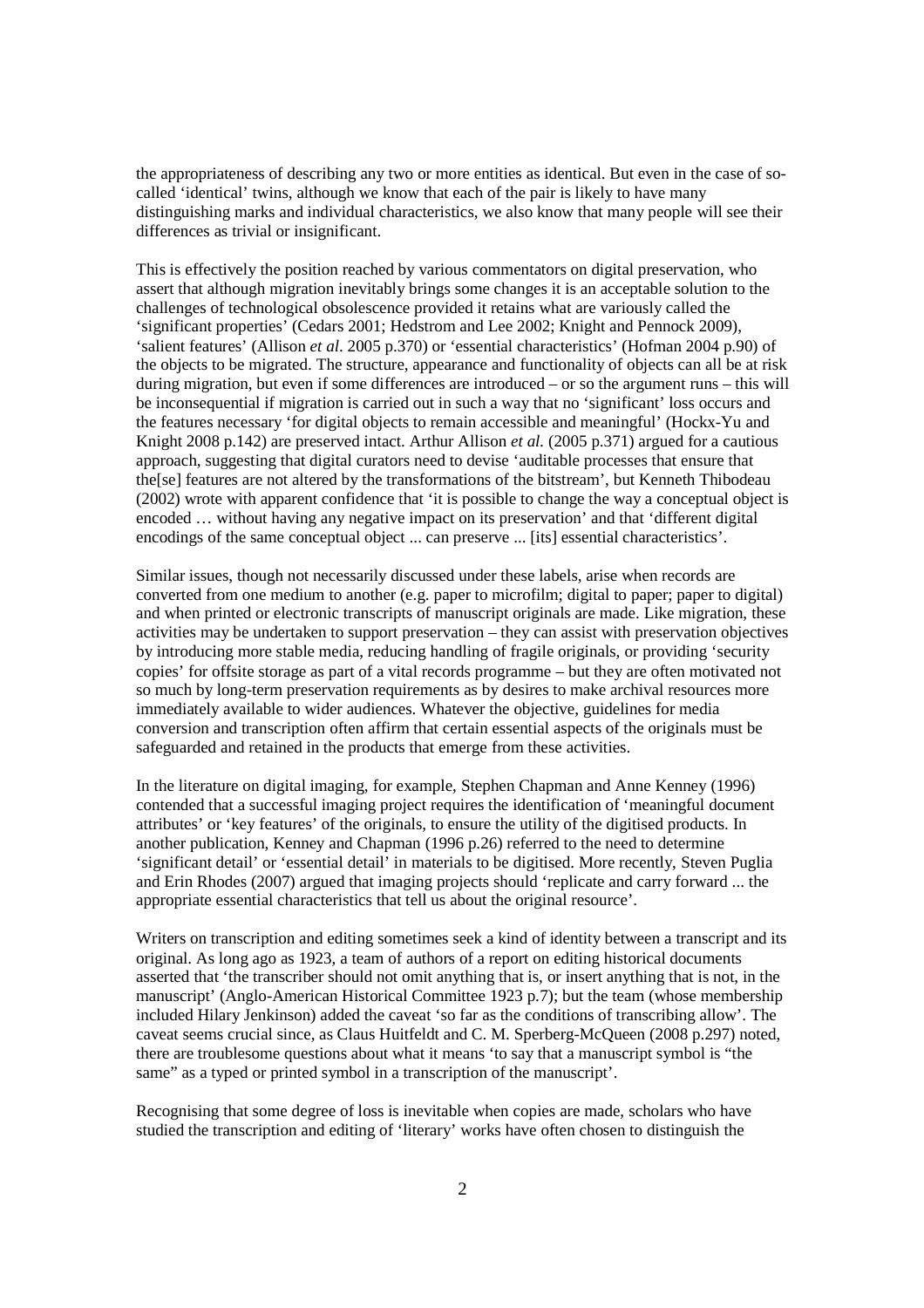'substantives' of a work of literature from its 'accidentals', or 'signal' from 'noise'. The distinction between substantives and accidentals was first made in 1949 by the critic and bibliographer Walter Greg, who described the 'substantive readings' as those 'that affect the author's meaning or the essence of his expression', and the accidentals as 'spelling, punctuation, word-division, and the like, affecting mainly ... formal presentation' (Maxwell 1966 p.376). More recently, Greg's ideas have come under attack – not least because of the fashionable belief that meanings derive from readers' responses rather than authors' intentions – and some scholars have preferred an alternative approach, distinguishing the *signal* that works convey to their readers from the *noise* that can obscure it, using terminology derived from the 'communication theory' (or 'information theory') of Claude Shannon and Warren Weaver (Hammond and DelVecchio 1995 pp.46-8; Hunter 2007 pp.66, 76; Shannon and Weaver 1949).

Although Greg suggested that accidentals as well as substantives can be considered authoritative, many later commentators have seen accidentals or noise as unhelpful 'surface features' that can sometimes be ignored or eliminated in transcription (Driscoll 2006 p.254; Hammond and DelVecchio 1995 pp.47-8; Hunter 2007 pp.33, 76). In theories of literary editing, substantives, or signals, are commonly designated for protection on the grounds that they are 'what the reader needs' (Hammond and DelVecchio 1995 p.47) or the 'readings ... which are significant' (Hunter 2007 p.146). The terminology of substantives and accidentals, signals and noise, has not yet found its way into writings about the transcription and editing of archival records – a field that is under-theorised in comparison with 'literary' editing – but, like their literary cousins, writers on archival editing have affirmed that it is both possible and necessary to make informed decisions about the elements of a record that merit reproduction and those that do not (Hunnisett 1977; Harvey 2001).

## **Significant content**

Although there is little recognition of common interests between editors and digital preservationists, in effect both groups believe that success in their mission depends on the ability to define what the preservation specialists call 'significant properties' or 'essential characteristics'. <sup>1</sup> This is the easy part, of course. The hard part is deciding what might be deemed essential or significant. The following sections of this paper examine some differing perspectives on where significance may lie.

In the digital arena, many writers have made distinctions between the *form* and the *content* of objects, and some have suggested that the significant properties needing protection are those that relate to content. In this view, the critical objective in any migration or conversion exercise is to preserve *information*, or *texts*. This contention is set out at length in two American papers that are closely linked, although composed thirteen years apart. The first, written in 1990 by Steven DeRose, David Durand, Elli Mylonas and Allen Renear, was entitled 'What is text, really?'. Its authors argued that 'the distinction is largely one of form versus content', and that the 'essential parts' of a digital document are 'content objects' such as 'paragraphs, quotations, emphatic phrases, and attributions', in contrast to aspects of 'appearance', which they described as 'superficial and transient'(DeRose *et al.* 1990 p.3). The second paper, by Allen Renear and David Dubin (2003), used these assumptions to suggest that, in libraries, the identity of 'documents' for

<sup>&</sup>lt;sup>1</sup> The word 'significant' is ambiguous. It can connote 'important' or 'noteworthy'. It can also bear semiotic overtones; A is significant because it signifies B. Digital preservation literature rarely discusses what might be meant by 'significant', but in practice the former sense seems to prevail among preservation experts. Their parallel use of 'essential' appears to confirm this.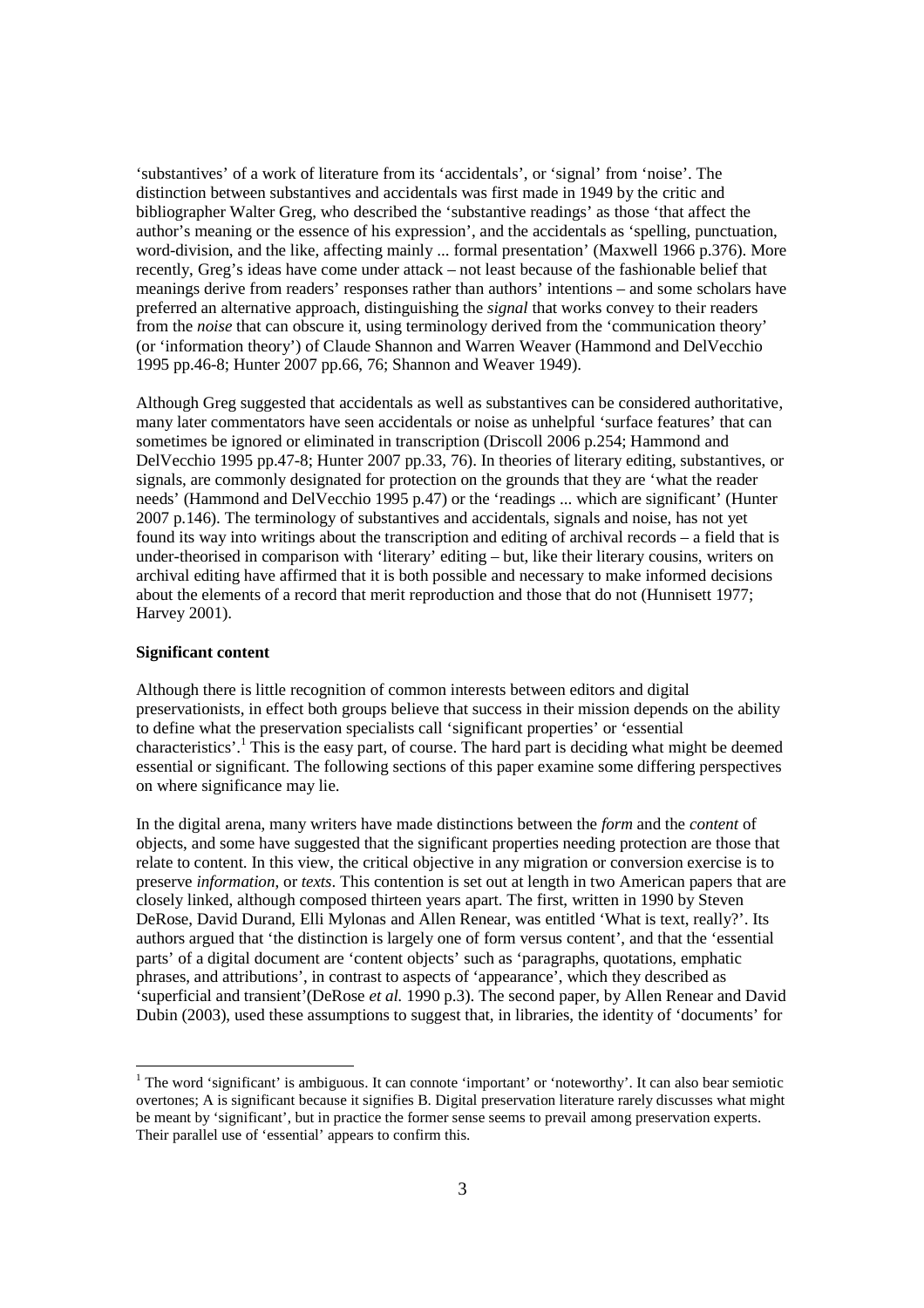digital preservation purposes can be found at the level of the ordering of the 'content objects' discussed in the earlier article.

The tone of these two papers was largely theoretical, but the emphasis on content can be paralleled in Chapman and Kenney's work on digital imaging practice, which affirmed that images of 'research library materials' should convey 'all significant information contained in the original documents' and that the imaging process must be matched 'to the informational content of the original ... no more, no less' (Chapman and Kenney 1996; Kenney and Chapman 1996 p.8). To some degree it can also be paralleled in the work on digital preservation and migration undertaken by the Cedars project team in the United Kingdom, who emphasised *content* and *functionality* as the significant properties of digital objects (Cedars 2001 p.14).

While it is unsurprising to find such views among writers with disciplinary backgrounds in librarianship, similar opinions are also sometimes found in archival discourse. For example, the report of the *Effective Records Management Project* at Glasgow University used language reminiscent of the paper by DeRose *et al.* to recommend that digital preservation activities should focus on safeguarding the structured content of records. According to the report's authors:

'The record has a logical structure … Logical structure … may be … sections … subsections, paragraphs, lists, captions, footnotes, and so on. … The presentation of a document is not the same as the structure ... It is this logical structure … which must be preserved.' (Currall *et al.* 2002 Appendix 4 pp.8-9)

The report concluded that, in contrast to 'the practice and expectations associated with … paper', the 'presentational form' of a digital record need not be stably maintained in a preservation system.

# **Recordness and authenticity**

Other archival scholars have a rather different emphasis. In the 1990s, David Bearman and his colleagues at the University of Pittsburgh set out to examine the 'essential properties' of digital records and specify attributes of 'recordness', a quality that they equated with 'evidentiality' (Bearman and Sochats 1996). To Bearman, a 'complete' record is one that retains content, structure *and* context, and the crucial aspects of a record are not limited to its content but are to be found in its connection to appropriate metadata. In his view, 'the necessary and sufficient characteristics of data purporting to be records is a concrete set of metadata ... inextricably linked to, and retained with, the data associated with each business transaction', and the metadata required for 'recordness' are those that enable an audit to verify that records are 'comprehensive, identifiable ... complete ... and authorized' (Bearman 1996 pp.208-9).

Others suggest that the critical issue for records is their *authenticity*. In recent years, authenticity has become a contested notion, problematised by those who want to dispute the possibility of objective truths and binary oppositions between the authentic and the inauthentic (MacNeil and Mak 2007). Nevertheless, concepts of authenticity continue to occupy a central position in traditional understandings of archives and records management. Their core concern is with questions of identity over time: questions about whether and how we can trust that what we see or handle now is the same as what was seen, handled, transmitted, stored or used to effect an action at some previous time. The InterPARES project at the University of British Columbia (UBC) offered a traditional definition of an authentic record as 'a record that is what it purports to be and is free from tampering or corruption' (Duranti 2005 p.21). On the basis of this definition, one could argue that the authenticity of digital objects stands or falls by whether they remain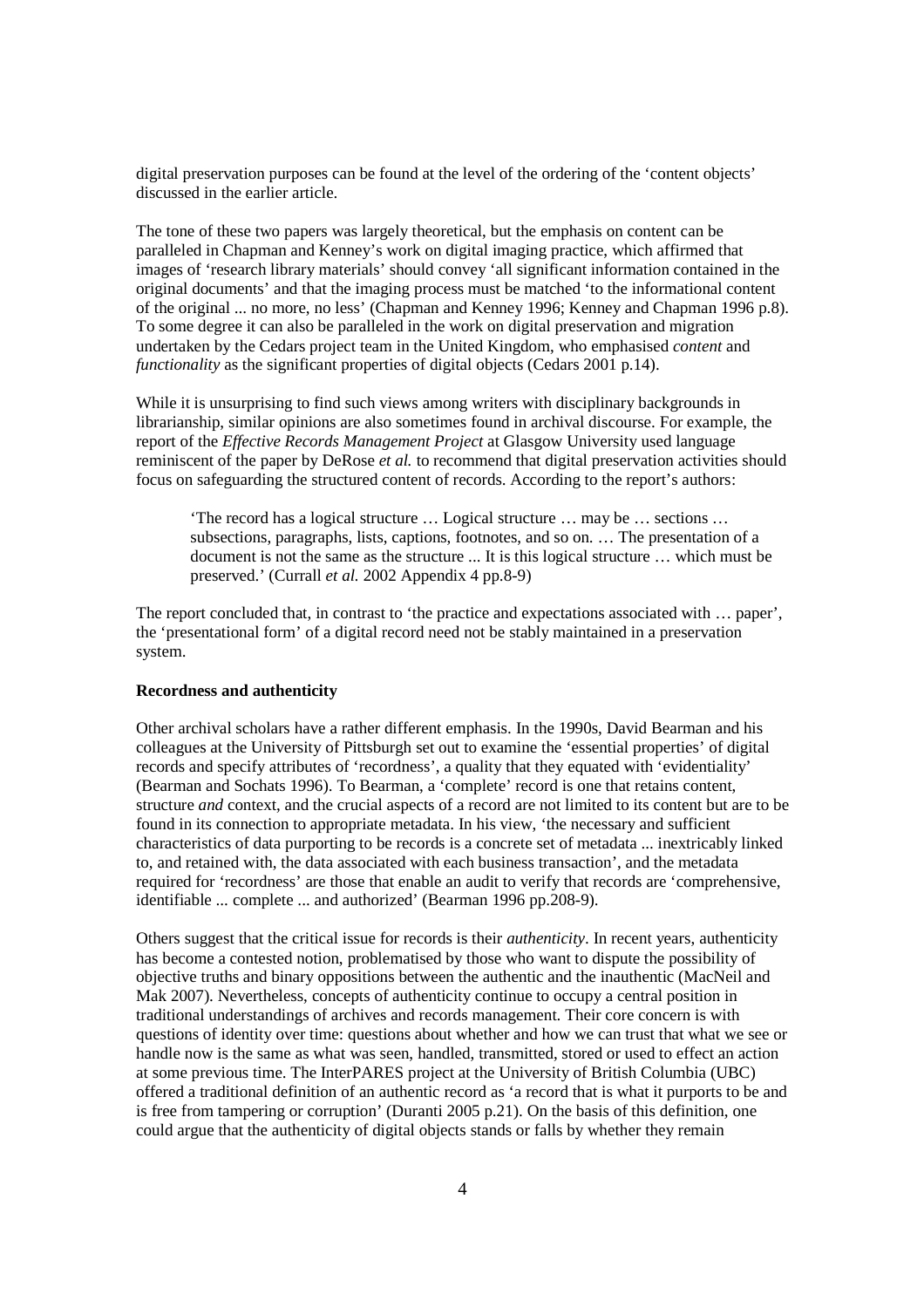unchanged at bit level, and that any migration necessarily nullifies it, but the UBC team contended that authenticity can survive across migrations. Luciana Duranti (2002 p.13) affirmed that migration creates new *records*, on the grounds that it changes physical form; since 'the elements of a record's physical form are intended to convey meaning', any small change will 'generate a new and different record'. But the UBC team asserted that the new records can be 'authentic copies' of the records that have been migrated, provided they are made by the record creator in the ordinary course of business or are otherwise verified and authenticated (Duranti and MacNeil 1996 p.50). With this move, the grounds for authenticity are no longer limited to proving the identity of single objects over time; reliance is also placed on factors that allow identification of objects that are discrete but alike.

Duranti's statement that 'elements of ... physical form are intended to convey meaning' derives from her understanding of diplomatic theory. In the world of diplomatic scholarship, 'extrinsic' elements of physical form as well as 'intrinsic' elements of intellectual form are deemed critical for verification of authenticity (Duranti 1998 p.151). The elements of intellectual form (*elementi intrinseci* in Duranti's native Italian) 'depend on the content, or more precisely the formal structure in which the content ... is represented' (Iacovino 2001 p.126). Elements of physical form (*elementi estrinseci*) include script, format, inserts, colours, 'special signs', seals and, in the digital world, time stamps and digital signatures (Duranti 2002 p.13), and potentially these might be equally crucial. Duranti's concerns for the 'nature' and authenticity of records, as well as her emphasis on their custody and contextual relationships, 2 give her work a very different perspective from that of scholars mainly or exclusively interested in preserving content.

Following the diplomatic perspective that 'these formal elements are ... category specific' (Duranti 2002 p.13) and that, depending on the type of record, there might be some elements that could safely be lost without compromising the ability to verify authenticity, the InterPARES 'Authenticity Task Force' was charged with developing a typology of electronic records, identifying elements that would permit verification of the authenticity of each record type and establishing whether these elements could be moved 'to a place where they can more easily be preserved, without affecting validity' (Duranti 1999 p.159 and 2005 p.20). The task force recognised that 'authenticity ... is threatened', not just when migration is performed, but whenever electronic records are transmitted across space or time; but it proved unable to develop a useful typology of such records or correlate authenticity with 'the presence of specific documentary elements or annotations' (Duranti 2005 pp.21, 41). During its work, it shifted from the rigid objective of 'defining each element's specific role in ensuring ... authenticity' (Gilliland-Swetland and Eppard 2000) to the less foundationalist intention of 'ascertaining ... elements the creator *considers* essential for verifying authenticity' (MacNeil 2000 p.56; my italics). The task force's published report (Duranti 2005 pp.211, 216) recommended that creators should establish 'the documentary forms of records associated with each procedure' they perform, following either 'the requirements of the juridical system' or the creator's own needs. The deliverables of the second InterPARES project (Duranti and Preston 2008 p.726) placed similar reliance on the contribution of record creators, advising creators (among other precepts relating to 'fixity') that it 'would be wise' to identify the 'essential characteristics' of records, in terms of intrinsic elements 'that convey the action in which the record participates and its immediate context' and of extrinsic elements 'that constitute its external appearance'.

<sup>&</sup>lt;sup>2</sup> See Duranti (1997). The InterPARES Authenticity Task Force recognised that, in traditional diplomatic theory, the 'elements most relevant to ... a record's authenticity' are 'typically found in the record's documentary form and in annotations', but that other elements are found 'outside' the record as part of its 'larger documentary and administrative framework' (MacNeil 2002 p.29).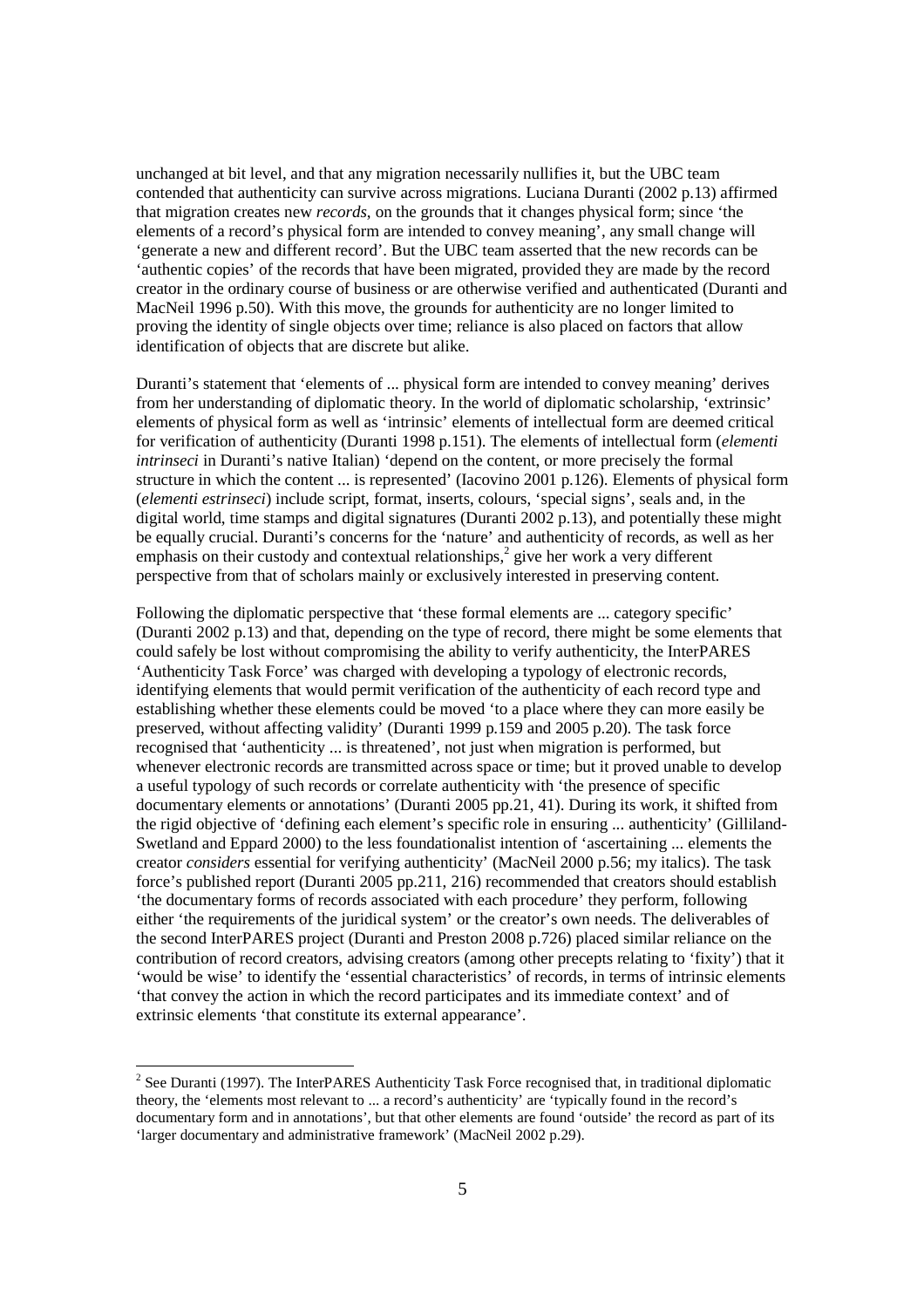#### **Editing matters**

A concern with 'extrinsic elements' is also increasingly characteristic of literary and textual scholarship. Researchers in these fields do not use the labels 'intrinsic' and 'extrinsic', and their notions of authenticity have developed on rather different lines from those of diplomatists, but many of them are turning to considerations of external or visual effects to supplement their traditional concentration on written text. Most studies remain focused on published 'literary' works, but there are signs of growing interest in unpublished works and archival records.

The scholarly exploration of the correspondence of the American poet Emily Dickinson provides an instructive example. Dickinson's letters are records – persistent representations of the messages she sent to her sister-in-law or her friends – and they provide informational content (for example, they tell us that the name of the preacher in Amherst, Massachusetts, in 1854 was Aaron Warner),<sup>3</sup> but these dimensions are rarely of much concern to literary scholars, who are more likely to be interested in Dickinson's creativity, style or literary production. Her correspondence displays numerous **'**deviations from straightforward linear script' (Mitchell 2005 p.271), such as unusual indentations and line breaks, and her use of white space is distinctive. Recent studies by textual scholars have often sought to emphasise and analyse these features on the grounds that they are, or may be, not trivial idiosyncrasies but 'signs or elements in an apparatus of intentional structure' (Mitchell 2005 p.274). Even Dickinson's placing of individual letter characters, or the size and shape of her punctuation marks, have been interpreted as purposeful visual strategies.

In their analysis of Dickinson's correspondence, Ellen Louise Hart and Martha Nell Smith argued that:

'certain manuscript features – calligraphic orthography, punctuation, capitalization and line breaks – help to convey meaning. ... Dickinson used ... the placement of words in relation to embossments, attachments, and margins to convey meaning.' (Hart and Smith 1998 p.xxiii)

The language employed by these writers is surprisingly similar to Duranti's, but the 'meanings' that Hart and Smith invoke are not those of a diplomatist's authenticity. They do not have a fixed view on the precise meaning of 'manuscript features' – this would be unacceptable in current modes of literary criticism – but wish to prompt readers to examine such features and find their own meanings in them. From this perspective, 'Dickinson did not ... intend *a* meaning or *the* meaning by (for example) her line breaks, but she did intend them to be *meaningful*' (Mitchell 2005 p.274).

Not all interpreters of Dickinson adhere to the view that she bequeathed such foresightful gifts to literary scholarship, deliberately determining a postmodern indeterminacy in every detail of her correspondence. However, even sceptics may want to examine these details to support their contributions to the debate. Dilemmas therefore arise for anyone planning a transcription or a published edition; it appears that *any* feature of Dickinson's work might be deemed significant, and it becomes impossible to draw up supposedly definitive lists of features that could be disregarded with impunity. Textual scholars can dispute whether Dickinson's use of different forms of the letter 'd' is meaningful (Mitchell 2005 p.46), but transcripts of her correspondence that do not differentiate them inhibit any judgement.

<sup>&</sup>lt;sup>3</sup> The preacher's name is given in the letter printed by Hart and Smith (1998) p.49.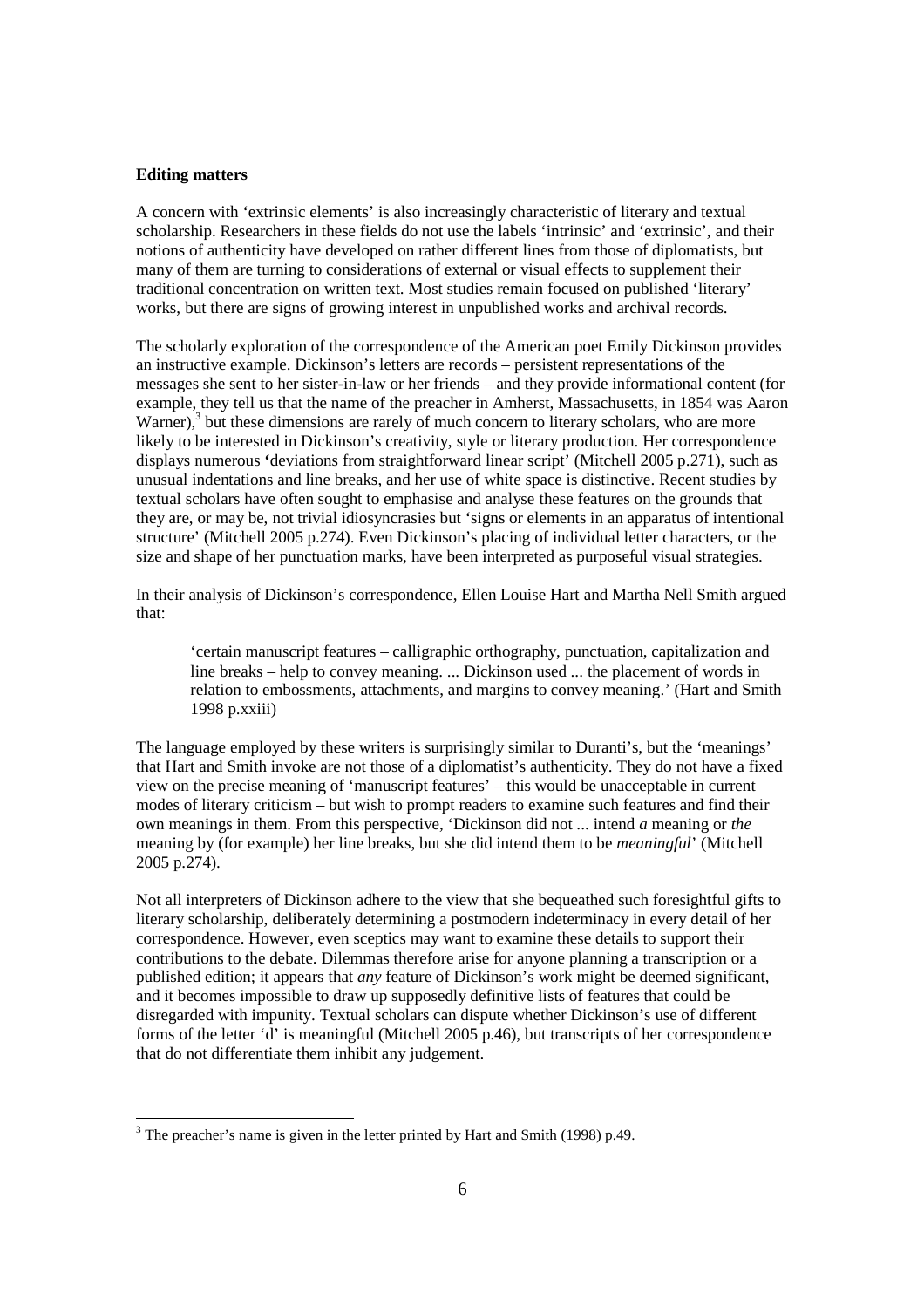Editors of archival documents have often been historians, and have often believed that any aspect of a document 'that could not conceivably be relevant in *historical* research ... can safely be ... ignored' (Harvey 2001 p.10; my italics) and that alterations for 'clarity' or 'the reader's convenience' can be made 'without affecting ... the document in any important way' (Tanselle 1990 p.266). In the United Kingdom, the guidelines for editing archival materials produced by R. F. Hunnisett in 1977 have been influential. Editors were advised that:

'the original punctuation and ... use of capitals should not be followed slavishly. ... Additional punctuation should ... be introduced and the existing punctuation modified in order to allow easy comprehension of the text. ... Any unnecessary punctuation in the originals can be omitted. ... There is no merit in preserving each scribe's eccentricities.' (Hunnisett 1977 pp.23, 32-3)

Hunnisett assumed that his readers would be transcribing older organisational records, but similar advice ('one may correct, without notice, obvious slips of the writer's pen') was given to editors of personal 'manuscripts' in the *Harvard Guide to American History* (Handlin *et al*. 1954 p.96). Such practices are obviously inimical to textual scholarship, and more recently there has been a reaction against them, much of it in response to criticisms made by an American textual scholar, G. Thomas Tanselle (1990 pp.7, 10), who argued that 'false starts, excised words, slips of the pen, peculiar abbreviations, and unusual punctuation ... can often be important clues to the writer's psychology and personality' and that modernising spelling and punctuation is 'inappropriate because it conceals some of the evidence that constitutes the reason for looking at the document in the first place'.<sup>4</sup> In the United Kingdom, a distinguished editor of archival texts, P. D. A. Harvey (2001 p.43), has affirmed that 'punctuation ... shows how writers thought about their writing and can thus be seen as a crucial part of the record'.

Emily Dickinson's correspondence is of particular interest to much current scholarship,<sup>5</sup> but it would be rash to assume that other archival materials will be of little concern to textual or literary scholars. Just as elements in Dickinson's letters once thought trivial – such as words divided between two lines – have come to be viewed as important by such scholars, we may suppose that undervalued elements in other materials will be reassessed sooner or later. A Dickinson scholar has commented that 'Jane Austen's letters are full of instances where there is writing upside down on the page, and yet this has no significance' (Mitchell 2005 p.15); but it is easy to imagine a researcher deciding to look for significance in Austen's use of upside-down writing, and not much more difficult to conceive of the growth of a substantial scholarly industry investigating upside-down writing in 19th century documents. Interest need not be confined to the records of literary figures; a critic of Dickinson's work has studied paragraph spacing and indentation in letters written by 'non-literary' individuals to provide comparators for his study of spacing and indentation in Dickinson's own correspondence (Mitchell 2005 pp.288-90). Textual studies of archival materials have usually focused on personal letters and diaries – perceived as the most 'literary' of archival genres – but scholars have begun to recognise that there is no unbridgeable divide between literary and non-literary writing, and some now take an interest in the stylistic, rhetorical or visual devices used in medieval and early modern accounting documents, 19th and 20th century business correspondence or 21st century optometry patient records (Tebeaux 1999 and 2004; Beamer 2003; Varpio *et al*. 2007).<sup>6</sup>

<sup>4</sup> Tanselle argued these points at length in a paper entitled 'The editing of historical documents', first published in 1978 and reprinted in Tanselle (1990) pp.218-73.

<sup>5</sup> See the Dickinson Electronic Archives website, http://www.emilydickinson.org/.

<sup>&</sup>lt;sup>6</sup> Interest in the layout and form of records is not restricted to textual and rhetorical studies. In their sociological investigation of medical records, Heath and Luff (2000 p.37) noted that the position of each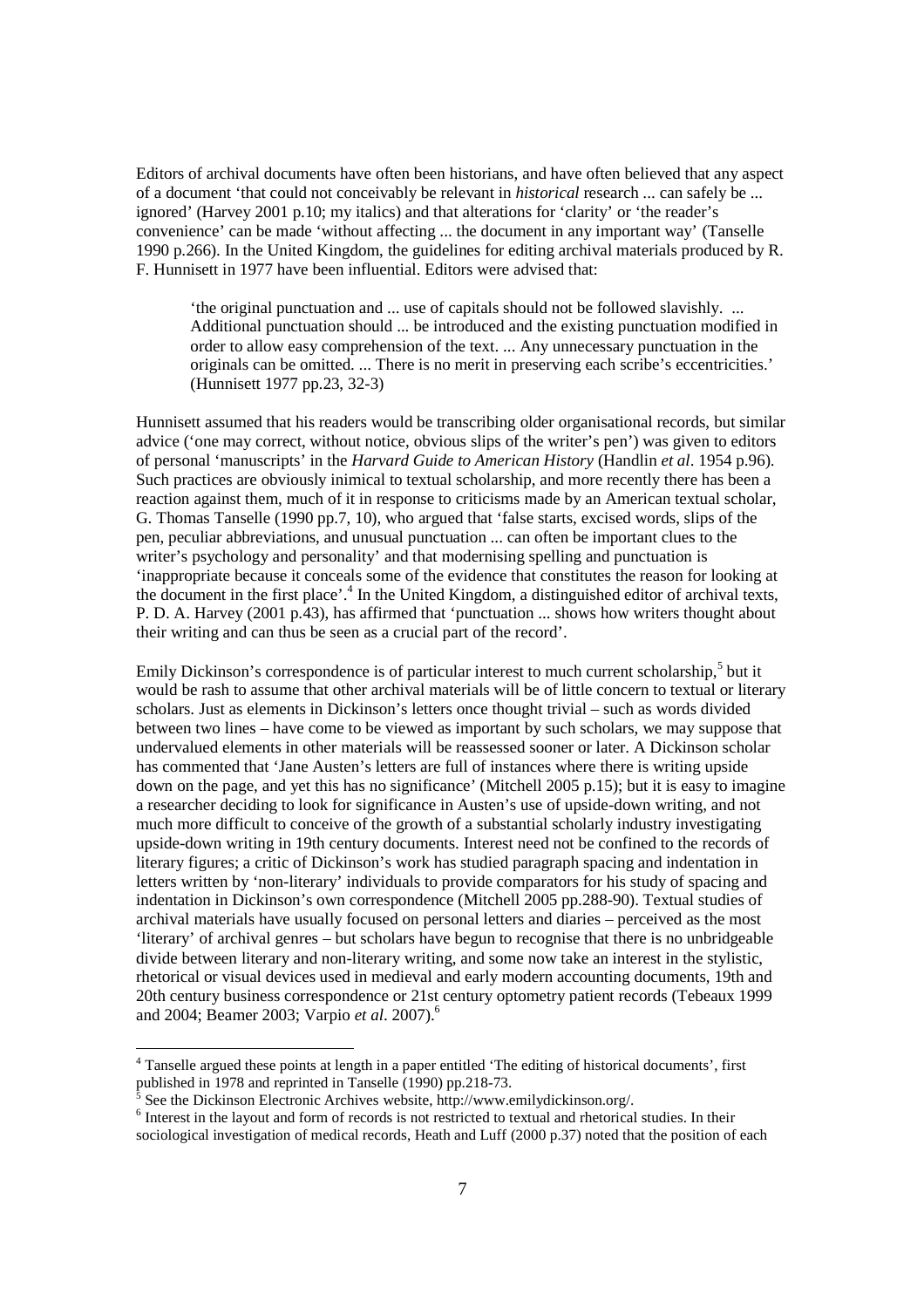Significance and identity cannot easily be circumscribed, even in the best known or most widely studied archival records. In the manuscript of the American Declaration of Independence, the words 'free and independent states' were written 'in a distinctive Italic script' (Armitage 2007 p.22). We might choose to argue that the italicisation of these words has no impact on the information content of the Declaration or on its authenticity. Presumably it also did not affect what, in the spirit of J. L. Austin (1962), we might call its 'performativity', its original ability to deliver, or to help deliver, the actions that its words represent; it seems unlikely that the United States would have become less independent if these four words had not been italicised.<sup>7</sup> Nevertheless, we may be reluctant to consider a transcript or digitised copy of the Declaration which reproduces these words in italics identical to a version which does not italicise them, or to aver that the use of italics in the manuscript has no significance at all.

### **Custodial adventures**

Despite occasional dissentient voices in recent years, most professionals have understood the key concepts in archival science, especially the central doctrines of provenance, original order and the *fonds d'archives*, as being 'first and foremost ... linked to the creator' (Cook 1993 p.31; Shilton and Srinivasan 2007 p.94). The 'significant' features discussed in the previous sections of this paper are also associated with the creators of records, the context of records' creation and the activities and events that they represent. This emphasis on origination is particularly apparent in diplomatic studies, with their focus on 'the elements of the document important to its juridical character, which exist from the time of creation of the document' (Iacovino 2001 p.127). Most users of records also want to look back, in one way or another, to the time of the record's creation and the circumstances that surrounded it. However, we should not forget that the creation of a record is only the beginning of its story. The record represents an event, but it also outlives the event and acquires a career of its own. Despite precepts in professional literature about the need for secure and continuous custody, or for meticulously designed systems that will control every aspect of recordkeeping from or even before the moment of creation, in practice we know that things rarely work this way. Records often undergo many vicissitudes during their lives. They are used and misused, ordered and disordered, lost and found, bought and sold. They can be added to one collection and then moved to another, or arranged in one way and then rearranged to meet changing needs or respond to changing whims. 8 Inevitably we must consider the possibility of finding significance in features that result from later intervention as well as those bequeathed by the initial creator.

component of a record is critical both to the writing of the record and to making sense of it when it is read. Archaeologists Nissen, Damerow and Englund (1993 p.30) commented that interpretation of the clay tablets of the ancient Middle East depends in part on the layout of each tablet and the positioning of its marks; different types of transaction had different layouts that determined the organisation of the record's contents. Nissen and his colleagues noted how the tablets resemble certain formalised records of our own era, such as cheques and balance sheets, which also to some degree rely on the geography of their components to fulfil the purposes for which they are designed.

<sup>&</sup>lt;sup>7</sup> As Armitage suggested (pp.80-1, citing Derrida (1986) p.13), the performativity of a declaration of independence may be open to question; who or what empowers a state to declare its independence? But my comment applies to *any* 'dispositive' record: the use of italics in the text will rarely affect the disposition that the record achieves.

<sup>&</sup>lt;sup>8</sup> For the ordering and reordering of records over time and space, see MacNeil (2008). For an exploration of the concept of *collections*, and of the tendency in archival practice to neglect collection histories, see Yeo (2009) and (forthcoming).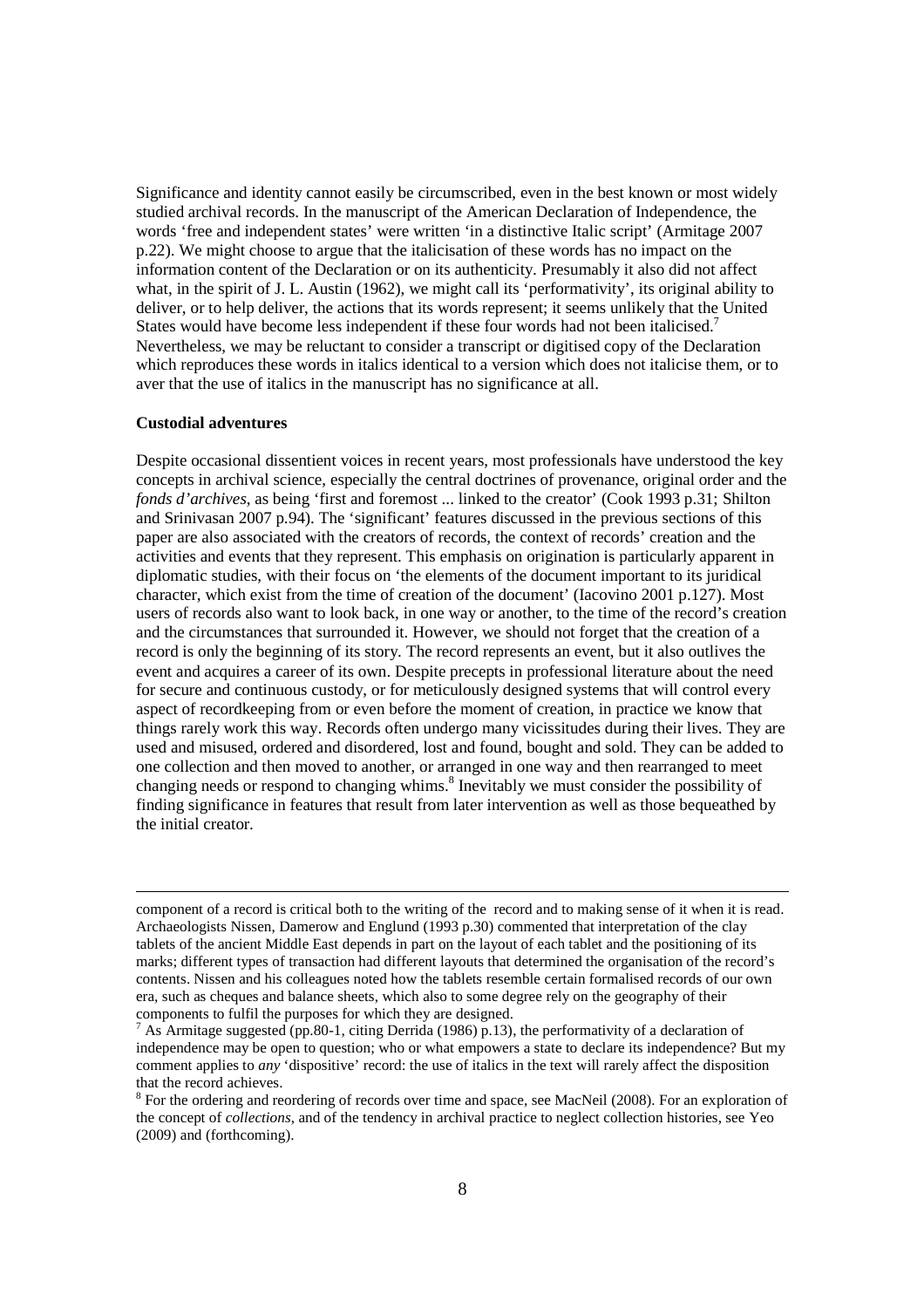File covers, for example, may supply evidence about storage or arrangement systems employed either by creators or by subsequent custodians or collectors; they may also indicate levels of previous use or even identify named users. Paste marks, perhaps with fragments of former mountings still attached to them, can be indicative of collections in which documents were held in the past and the actions of the collectors who assembled them. Pin holes and folds can also indicate past methods of delivery or filing, or other interventions by custodians or users; traces of rust can suggest the length of time for which documents were pinned or clipped together; tears, stains and other marks of damage provide evidence of accidents; and any of these can be matched against similar features in other documents, to assist in making inferences relating to custodial or archival history. Such features are often lost when documents undergo conservation work, a process which may also sometimes lead to the disappearance of original file covers or bindings. Perhaps there is an even greater risk that they will fail to survive a media conversion initiative, as was noted by the historians who remarked that microfilming of records from the Nazi era in Germany made it impossible to match up the staple marks (Posner 1994 p.43). However, it is not impossible to take steps to preserve such features or at least ensure that they are documented in some way. Conservators and archivists should recognise that some users will be interested in the record's custodial history and its adventures over time, and should not assume that paste marks, folds, tears and stains are blemishes with no significance, merely because they are unsightly or of later date than a document's first inscription.

#### **Digital dilemmas**

Some of these concerns appear to belong to the paper world, but it is intriguing to consider whether similar issues might arise in digital environments. Digital preservation literature is full of exhortations about the possible need to preserve the 'look and feel' of digital objects, and we must certainly be cautious about attempts to identify aspects of a digital record's appearance that can be disregarded. Helen Heslop, Simon Davis and Andrew Wilson (2002 p.13) suggested that preserving 'colour in the user interface' may be inessential, but it is not hard to imagine that future researchers might be interested in the colour schemes available or provided by default to the creator or erstwhile recipient of a particular record. The InSPECT project framework (2008 p.22) suggested that it is 'preferential' to 'maintain some formatting and visual relationship between page elements' when migrating a 'structured text document', but 'not necessary to recreate the exact appearance of the text'; yet it seems rash to assume that the level of concern with 'exact appearance' that scholars bring to Emily Dickinson's letters will never be applied to archival records of the early 21st century.

Of course, there is the oft-cited difficulty that appearance is frequently unstable in the digital world. Fonts, line breaks and other aspects of screen display can vary, depending on the particular configuration of hardware and software used to view the record. This phenomenon is perhaps most obvious in  $-$  but is certainly not limited to  $-$  e-mail messages and other records created in plain text or hypertext markup language (HTML). As technology changes across space and time, the on-screen appearance of such records – the way they are experienced by users – is unlikely to remain constant.

Indeed, we can plausibly argue that instability of appearance and variability of user experience are themselves properties of potential interest to future researchers. Archival preservation strategies that rely on conversion to portable document format (PDF) can capture stable representations of the appearance of e-mail messages or word-processed documents as they were presented to a user on a given occasion, but in the wider world presentation is variable and users do not experience e-mail messages as PDF files. Moreover, e-mail normally retains the possibility of reusing content, especially when messages are forwarded or replies sent. PDF viewer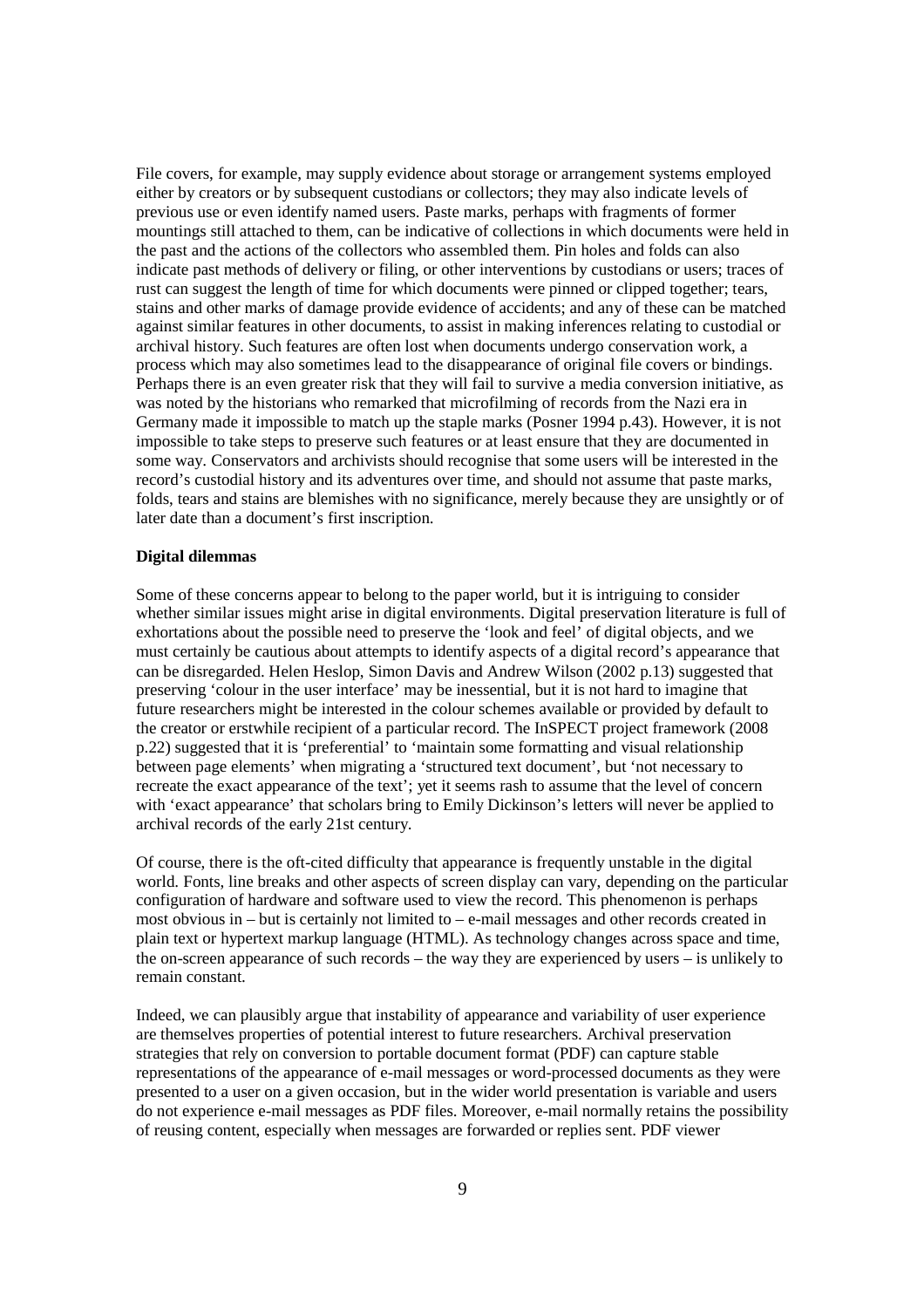applications do not provide the same functionality as word-processors or e-mail clients, and email metadata are necessarily handled differently when PDF is employed. However desirable it may be to protect digital archives from unauthorised amendment, there is an inescapable paradox in any attempt to preserve user experience of potentially alterable objects by converting them to a supposedly unalterable format.

Creators of digital records who use malleable formats may do so because they consider a fixed appearance unimportant, or merely because no other format is available to them. In other circumstances, however, creators may choose to use a file format that is designed to inhibit variability of output, together with a distinctive page layout or a non-standard font such as Papyrus or Comic Sans. In such cases, the creator is applying a level of deliberateness that a future user might find significant, and there is a much stronger argument for seeking to preserve a stability of appearance.<sup>9</sup>

In the digital world, such concerns may not be limited to aspects of appearance that are immediately visible on screen. Consider, for example, a word-processing application that offers a tick box labelled 'Keep with next', which allows creators of documents to instruct the application to move a given paragraph to the next page, if necessary, to ensure it remains on the same page as the paragraph that follows it. When the document is displayed, readers are not alerted to the fact that this box has been ticked; indeed, depending on how the application manages 'normal' page breaks, it is not unlikely that the two paragraphs will appear together by default, and the instruction to 'Keep with next' may then seem to have been an unnecessary precaution. Nevertheless, this instruction is represented in the binary file created by the word-processor. If the file is migrated, does the instruction need to survive in such a way that it remains recognisable in the post-migration environment? We might be inclined to say that it is redundant, especially if the two paragraphs appear on the same page by default; perhaps all that is needed is to ensure that the page breaks inserted by the original application are preserved in the migrated copy. But the precedent set by the textual study of Dickinson's letters may make us think again. When textual critics begin to take an interest in digital archives of the 21st century, some of them might argue that the ticking of this box by the document's creator constitutes significant evidence of intentionality or meaningfulness.

In contrast to paper documents, digital objects often carry large amounts of 'hidden' information. We may surmise that some of these *secreta*, such as hidden comments or formulae in spreadsheets, could be indicative of what Tanselle called 'the writer's psychology and personality', though as yet such aspects of digital composition have not been fully researched. Traces of later digital interventions are also different from those of the paper world; paste marks and pin holes are absent, but other traces may remain, perhaps in the form of detailed 'use metadata' gathered by transaction logs or recordkeeping systems programmed to capture evidence of a record's life history, or perhaps the scantier and less obvious traces that are retained by almost any digital object. Objects frequently carry metadata, hidden or apparent, indicating when they were last accessed, printed or modified. Content that has been changed, overwritten or

<sup>&</sup>lt;sup>9</sup> Care may be needed to achieve this where fonts are concerned, since computer systems do not usually store fonts in document files, and are programmed to substitute an alternative if a designated font is not available. (A timely demonstration of this potential pitfall occurred when I submitted this article to *Archival Science* via the PDF conversion tool on the journal's website; this tool had no difficulty in handling Comic Sans, but it proved unable to retain my selection of the 'Papyrus' font, and silently converted the word Papyrus to the somewhat different 'Arabic Typesetting' font.) Much of the computer industry remains pervaded by notions that only verbal content matters and that, ultimately, features such as fonts are not significant; archivists and users of archives may perhaps take a different view.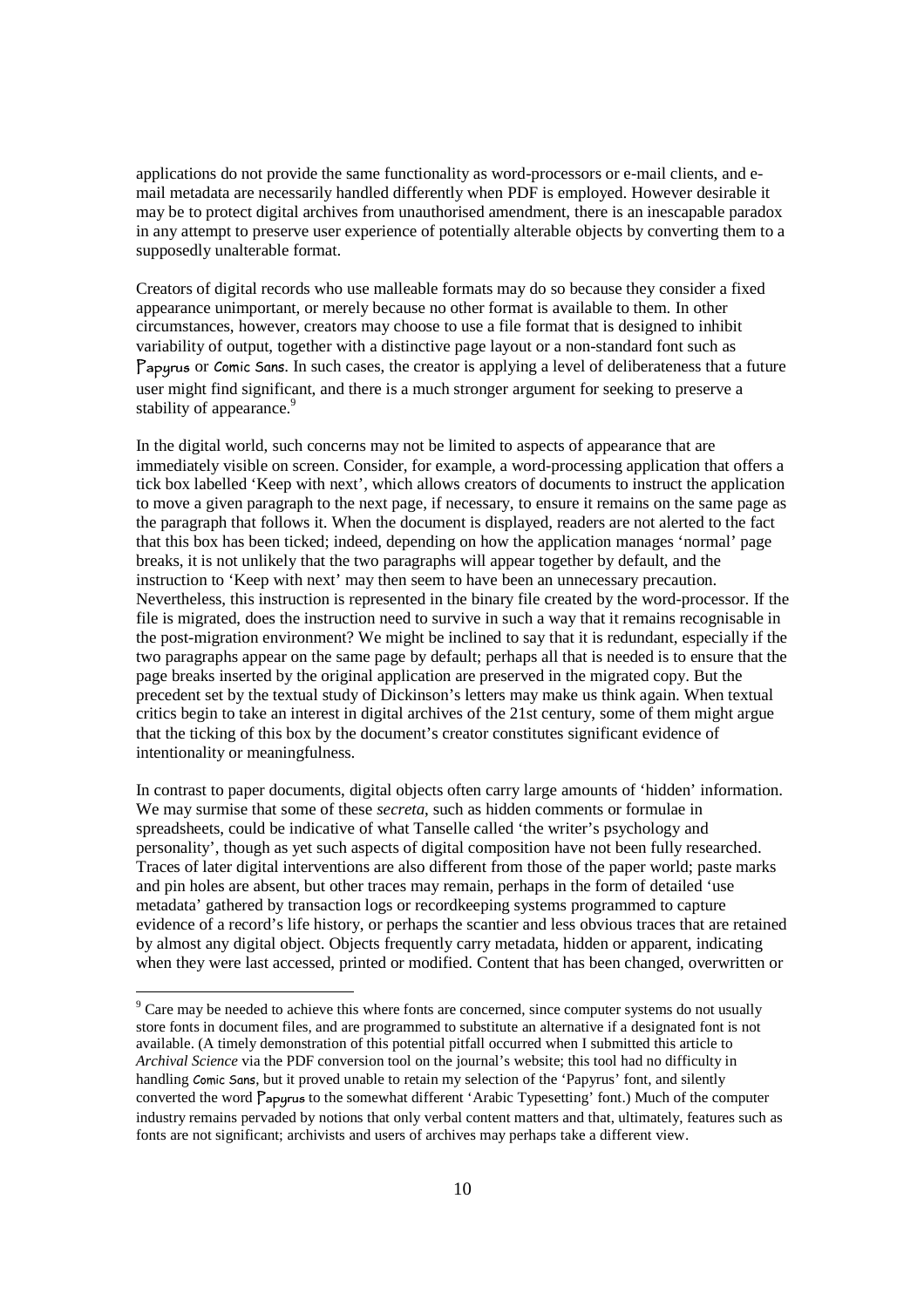deleted, whether by the initial creator or by another party, may also survive concealed within the object itself or on the storage medium used when the changes were made. Forensic techniques, widely used to expose 'hidden' digital evidence in legal disputes, can also recover concealed content for cultural purposes. In Oxford, for example, the Bodleian Library has applied such techniques to the digital archives of the English playwright Alan Bennett, to reveal (with Bennett's consent) deleted drafts of his work (Thomas 2009). However, hidden metadata or concealed content may not survive a migration or conversion exercise unless care is taken to preserve them. To many users this may be of no consequence and a migrated copy that omits hidden information may appear identical to its unmigrated predecessor, but others may disagree and argue that identity has been lost.

## **Communities of practice and boundary objects**

Migration, imaging and transcription are different practices requiring different skills, but they face the shared dilemma that identity conditions commanding general assent are rarely easy, and often impossible, to define. The best we are likely to be able to achieve – and even this may not be simple – is agreement that certain features are considered 'essential' for constituting identity in a particular context. As David Levy (2000 p.27) suggested, 'determinations of which properties matter are made in the context of purpose and use'. Instead of trying to assert that two or more discrete representations can be objectively or universally 'the same', it makes more sense to argue that X might be considered interchangeable with Y in specific circumstances.<sup>10</sup>

Consider Saussure's example of the Geneva-Paris train: in a context where the timings or the route of the train are significant, each daily train may be perceived as the same; in contexts where the rolling stock or the names of the train crew are significant, each is likely to be perceived as different. As Anthony Giddens (1979 p.16) noted, to a repair engineer or a train spotter it is the rolling stock that gives trains their identity, but to intending travellers the times of departure and arrival are the significant features that render trains identical or non-identical. Universal assent seems unachievable, but agreement about identity may be possible within a social domain or community of practice, a group of people who have common goals and have learnt to understand the world in a similar way. Train spotters, engineers, timetabling officials and travellers can be seen as instances of such communities. Community membership is fluid, of course, and differences in emphasis may co-exist within a single community, but it is in communities of practice that shared perceptions and priorities are most likely to be found.

Like trains, records are what the American sociologist Susan Leigh Star has called 'boundary objects', phenomena of interest to many communities (Yeo 2008). Star argued that such objects span the boundaries of diverse communities of practice (Star and Griesemer 1989; Bowker and Star 1999 pp.296-8); the objects are shared across these boundaries, but each community will probably seek to use them in different ways. Records represent activities, events or other occurrents (Yeo 2008 pp.135-6), but we cannot assume that every user community will interpret them as records or that the concerns of every user community will be centred on their representational aspects (Yeo 2010 p.105). Nor can we assume that all users will be interested in authenticity or provenance or content or original intellectual and physical form. Some may have multiple concerns, but the interests of others may be limited to a single aspect. When interacting with records, as with other boundary objects, each community will bring its own perspectives, its own ideas of what is significant and its own criteria of identity.

<sup>&</sup>lt;sup>10</sup> For a parallel argument, see Searle's maxim (1969 pp.35, 51-2) that 'institutional facts' are underlain by 'constitutive rules' in the form 'X counts as Y in context C'.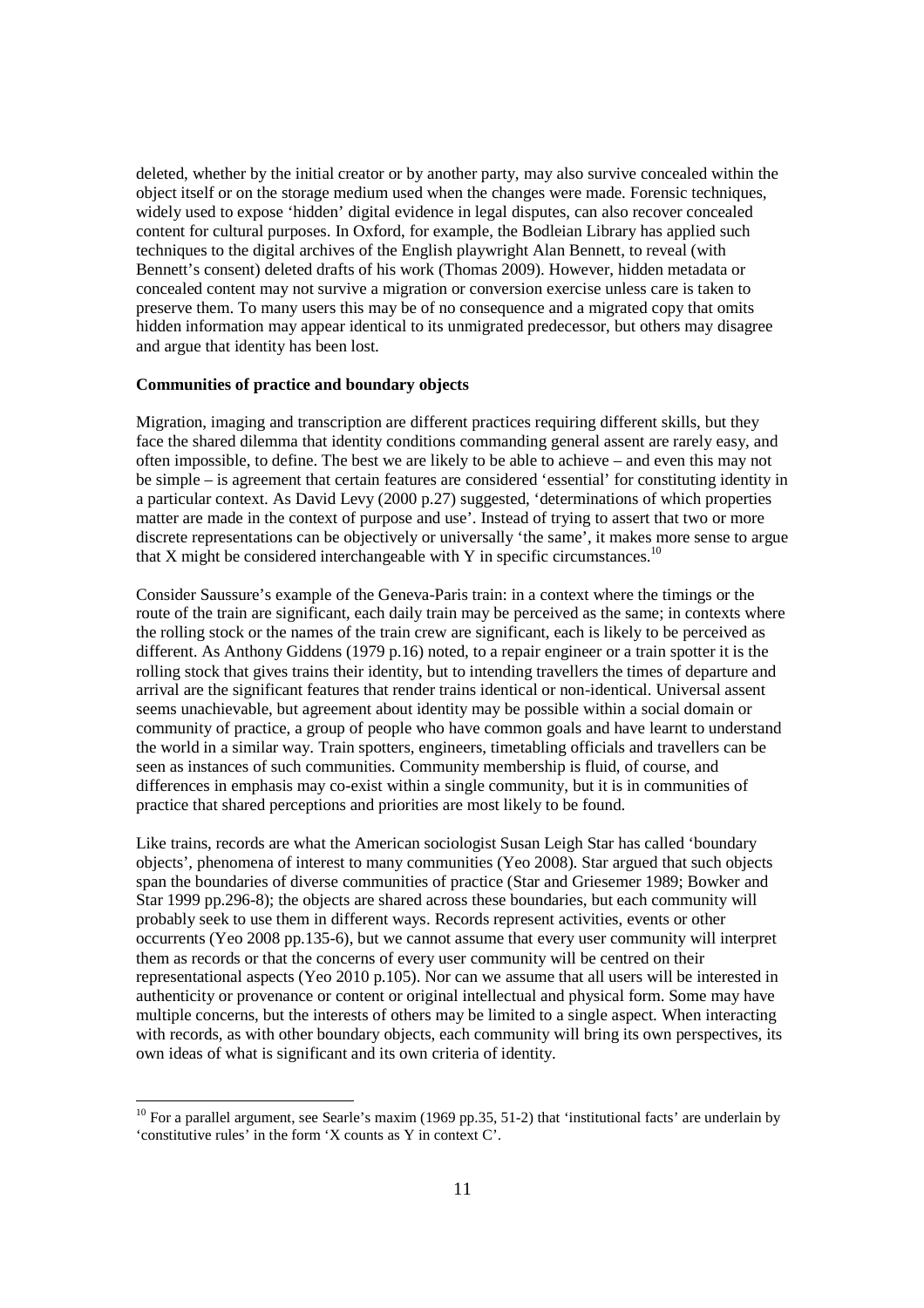Paskin (2003) offered the example of two photocopies, one of which has his fingerprints on it while the other does not. Let us assume that the graphical layout and textual content are alike in both copies. The fingerprints probably have no significance to a community of business users, whose members are likely to recognise the two copies as identical, but considerable significance to the community of forensic scientists, whose members will perceive one copy to be crucially different from the other. As boundary objects, the photocopies are potentially of interest to both communities, but each community views them in its own way and forms its own opinions about their significant properties. Similarly, the embedding of records in structures reflecting creation contexts or custodial history may be highly significant to scholarly historians, but much less significant to genealogists searching for factual data about their ancestors or picture researchers seeking attractive images for a magazine. In the language of the Digital Preservation Testbed (2003 p.26), 'the "meaningful" and "relevant" aspects of a record' are 'in the eye of the beholder'.

For any given 'aspect' of records, or of railway trains, we may also want to ask how much divergence the members of a community are prepared to allow. How many carriages can be altered before the community ceases to consider today's 8.45 train identical to yesterday's? How many discrepancies in font size, or how much variation in colour, can be permitted before the community begins to deny the equivalence of the migrated record to its unmigrated predecessor? Questions like these lurk in the undergrowth of current approaches to digital preservation, but there can be no easy answers.

The philosopher Nelson Goodman famously asked whether a performance of a Beethoven symphony with a single wrong note still counts as a performance of the work in question. As Goodman (1976 p.187) pointed out, 'by a series of one-note errors we can go all the way from Beethoven's *Fifth Symphony* to *Three Blind Mice*', and it is impossible to be dogmatic about the numbers of errors that can occur before a performance ceases to be recognisable as the *Fifth Symphony*. Goodman believed that even a single wrong note disqualifies it, but others might display more latitude. We can surmise that a community of professional musicians might allow fewer wrong notes than communities of casual listeners or occasional concert-goers. Of course, some communities may introduce additional identity criteria, requiring, for example, that the performance employ contemporary instruments as well as follow the composer's score. Once again there may be a range of possibilities, from an insistence on antique instruments known to have been used at concerts in which Beethoven personally participated to a willingness to admit modern replicas of the instruments of his time. Some might say that much depends on *which* note is played wrongly or *which* instrument is non-contemporary. Regardless of whether our concern is with symphonies or trains or migrated records, opinions will vary, not only on properties considered significant, but also on the level of acceptable divergence.

### **Problematising significance**

I have rehearsed these arguments at some length because they must cast doubts on claims by some digital preservationists that records (or other 'classes of digital objects') have inherent 'essences' that can be determined or quantified as sets of 'significant properties ... defined in a rigorous and measurable manner' and preserved across episodes of migration (InSPECT 2006 pp.1-2; Brown 2007 p.7). As two recent papers in *Archives and Manuscripts* have suggested (Sloggett 2005 p.114; Collins, Collins and Garnaut 2007 p.94), concepts of significance appear to be 'culturally loaded':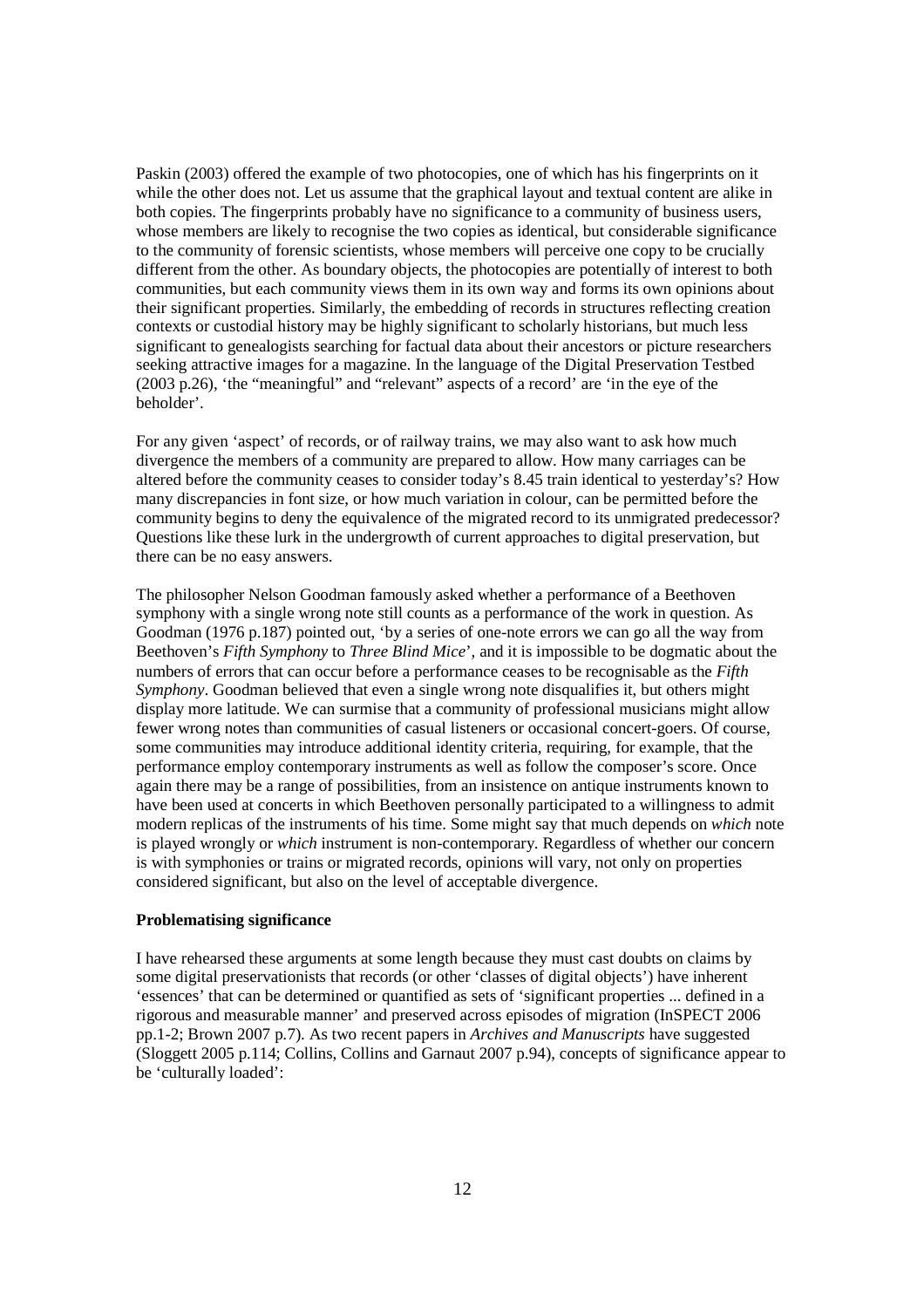'We cannot speak of significance as an inherent attribute ... waiting only to be discerned. ... Significance, rather, is a quality that we assign ... based on the theoretical framework within which we happen to be thinking.' (Tainter and Lucas 1983 p.714)

Notions of 'significance' in digital preservation, and in media conversion, transcription and editing, are no less problematical than the long-running debates about notions of 'value' in appraisal theory. The idea that records have 'values' can be found in the writings of archival pioneers such as G. Herbert Fowler (1939 pp.10-11) in the United Kingdom and Margaret Cross Norton (1939) and Philip C. Brooks (1940) in the United States, and has been widely associated with appraisal methodologies since its codification in T. R. Schellenberg's influential *Modern Archives* (1956). Many newer 'macro-appraisal' methods also depend on assessing and prioritising value, even if this is sometimes disguised by using wording that emphasises assessment of the supposed 'importance' of record creators or functions rather than their 'value' (Cook 1992 pp.52-3). All these approaches assume that archivists can decide which records merit retention, or acquisition, on the basis of a determination of values 'waiting only to be discerned'. But even if importance or value can have an objective existence – and by no means all students of axiology deny the possibility, or even the necessity, of absolute values $1 - 1$  there remains the problem, noted by Hans Booms (1987) and Terry Eastwood (1992 pp.81-3), that – theological or ideological dogma apart – there are no apprehensible standards or benchmarks that can be used to measure value absolutely. Despite the essentialist rhetoric of much professional literature, archivists have increasingly perceived that values can only be ascribed, not discovered.<sup>12</sup> All we can hope to know, and perhaps to measure, are the subjective values that communities and individuals assign.

Value and significance are kindred concepts, and similar notes of caution are sometimes found in writings about significance by digital preservation experts. At the beginning of the century, many reports and papers on digital preservation included statements that 'a digital object's significant properties are not absolute' (Research Libraries Group 2002 p.23; cf. Cedars 2001 p.14), and that judgements would be needed to determine which properties are deemed significant. Recent initiatives have sometimes repeated these formulae, but in practice have often shown little recognition that significance can be subjective or fluid. Writers on 'significant properties' frequently prefer to see them as 'inherent properties, which ... represent the qualities of the object' (Brown 2007 p.7), or as properties that are significant to the long-term preservation of digital objects (Brown 2007 p.5) rather than to their various actual and potential users and uses.

Writing in a more philosophical vein, Allison *et al.* (2005 pp.370-1) also seem to imply that the 'salient features' of an object can be definitively identified. A variation on this approach, also tentatively suggested by the InterPARES project and by Allison *et al.*, is to attribute such features to *types* or *classes* of object. In the imaging field, Puglia and Rhodes (2007) have asserted that the essential characteristics to be safeguarded when digital images are made 'will be unique to the collection/record/media type'. Undaunted by InterPARES's failure to construct a usable typology, digital preservationists often lay similar emphasis on determining which properties 'should be considered significant for different classes of record' or 'for a range of object types' (InSPECT 2006 and 2008 p.10). For example, a project in Portugal (Ferreira, Baptista and Ramalho 2007) has attempted to compile lists of significant properties for preserving still images, text documents and relational databases, and a researcher in Austria has set out to define the significant properties of dynamic documents and digital art (Guttenbrunner 2008). The InSPECT project in the United

<sup>&</sup>lt;sup>11</sup> See for example the arguments adduced by Attfield (1987) pp.25-31.

<sup>&</sup>lt;sup>12</sup> In the axiological literature, useful introductions to the subjectivities of value include Smith (1988) and Goldman (2008).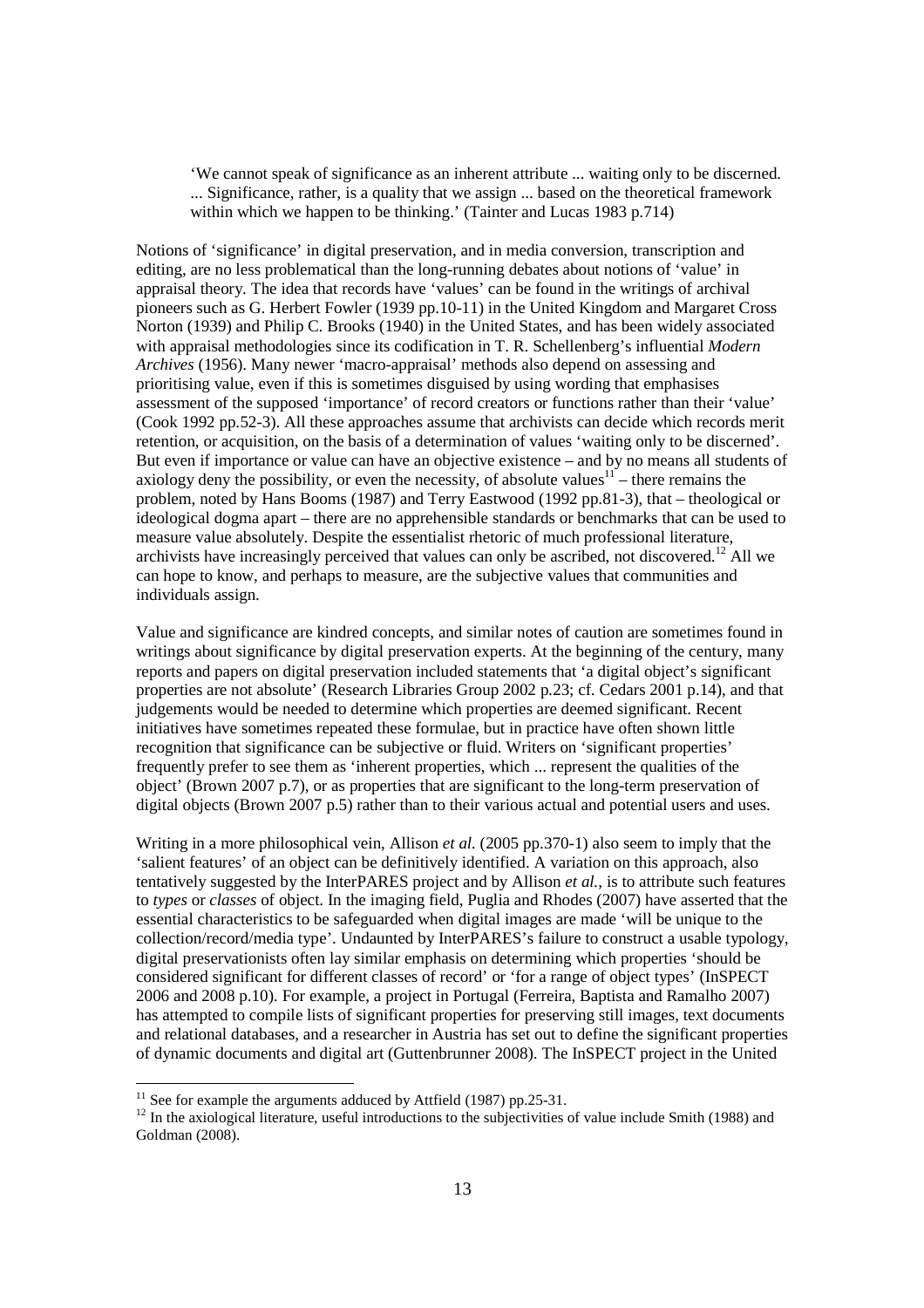Kingdom initially followed a similar route, seeking to identify the properties of raster images, emails and other formats, and suggesting that e-mails, for example, have '28 properties ... that must be preserved' (InSPECT 2008 p.25). Research of this kind is aimed at establishing systems to support the migration of particular file formats, by identifying 'the most appropriate target format ... which supports the designated significant properties ... at the lowest possible risk' (Brown 2007 p.10), and the inclusion of definitive descriptions of significant properties in file format registries and representation information registries such as PRONOM (http://www.nationalarchives.gov.uk/pronom/) and the Planets Characterisation Registry (Planets 2008). Such outcomes would undoubtedly be beneficial for migration technologists, providing them with useful practical tools constructed on a seemingly objective basis, but it is arguable that in most user communities notions of significance would be more likely to focus on the properties of record genres, such as reports, directives or contracts, than on the properties of particular versions of the DOC format.

The InSPECT project adopted the idea of 'designated communities' from the Open Archival Information System (OAIS) model and noted that 'the importance attributed to a property may differ between communities', but its first published recommendations showed only minimal levels of interest in divergent notions of significance; instead, the initial emphasis of the project was on the development of 'a canonical list of significant properties' and the construction of a classification system and an assessment template, following the principle that 'if [a property] can be identified, it can be measured' (InSPECT 2008 pp.5-7, 16). The project report published in 2008 suggested two 'designated communities': 'institutions performing preservation' and a broad category of 'academics and other users' (InSPECT 2008 pp.7-8); but the 'significance levels' tabulated in the report appear to have been assigned more or less arbitrarily by members of the project team, and the report showed little real concern for the views of user communities or the diversity of their perceptions. However, a presentation by Angela Dappert and Adam Farquhar at the ECDL conference in 2009 reminded digital preservation specialists that significance is not universal and must always depend on the varying needs of 'stakeholders'; and the final outputs of the InSPECT project, which became publicly available while this article was being peer-reviewed for *Archival Science*, adopted a very different stance from the project's earlier publications, recommending a detailed evaluation of 'stakeholder functional requirements' as well as analysis of the properties of digital objects (Dappert and Farquhar 2009; InSPECT 2009).

Almost a century ago, in discussing documentary editing and transcription, the Anglo-American Historical Committee (1923 p.7) noted that an edited text 'will be used for several purposes. The historian will use it to establish ... facts; the student of diplomatic for its form and style; the philologist will expect an accurate representation of the spelling of the original; and in course of time other scholars may want to use it for purposes yet unknown.' Broadly similar observations could be made about the multiplicity of present and future users and uses of original paper records and of digital records in migrated or unmigrated form. As Marie-Anne Chabin (1999 p.112) remarked, 'anticiper toutes les utilisations ... est de nature à épuiser l'imagination la plus prolifique'. There are tensions between the highly diverse interests of potential users and the preservationists' desire for definitive solutions: tensions that, until very recently, most research in digital preservation has failed to acknowledge.

# **Archivists and user communities**

In the preceding sections of this paper I have attempted to show that the putative sameness of discrete entities and the significance that may attach to particular properties are matters open to dispute and varying interpretations. As with most areas of dispute, there is also room for debate about whose interpretation might prevail, and who shall be the arbiter of differing views. The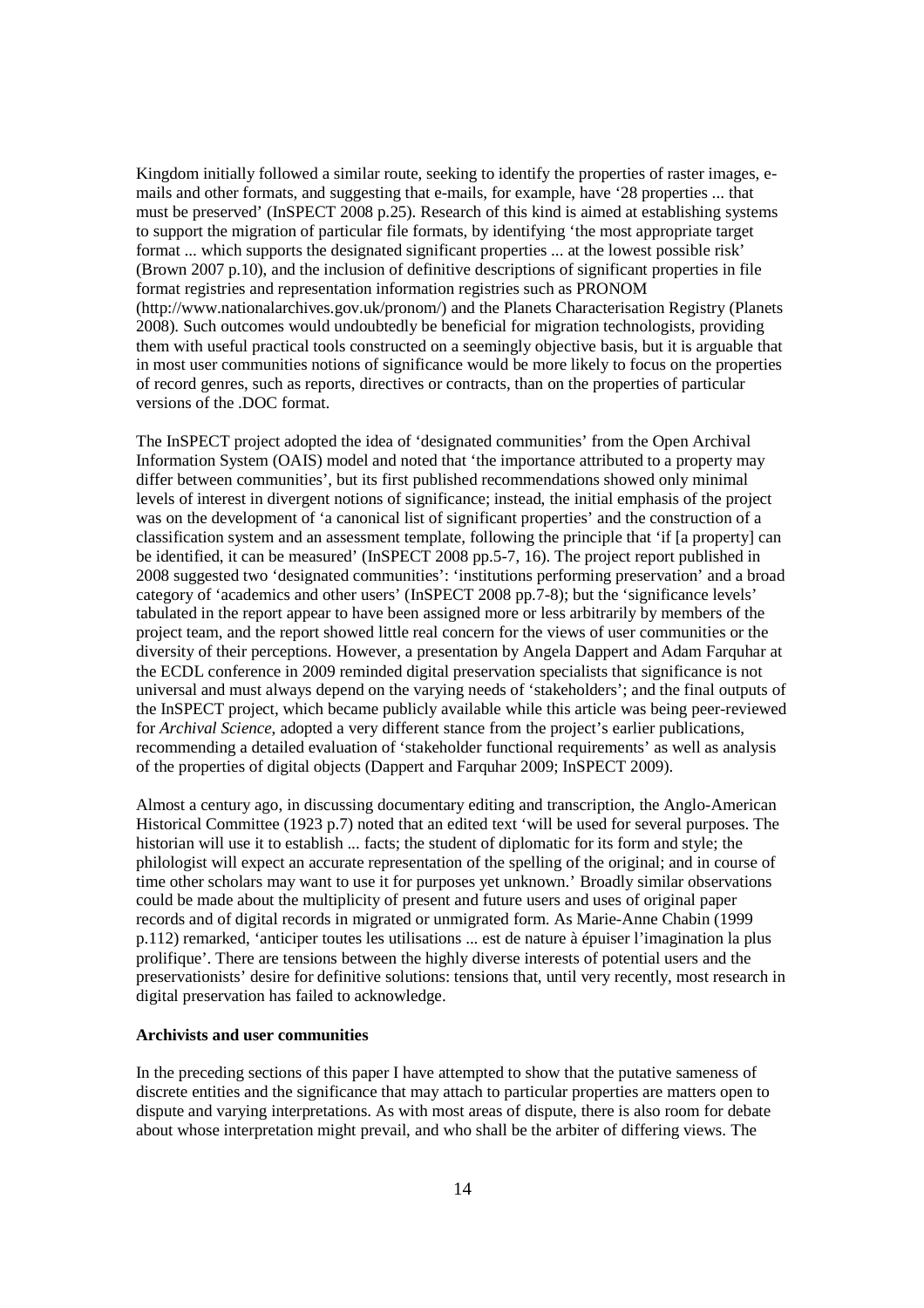United Kingdom Joint Information Systems Committee (JISC, undated) noted that significant properties may be those 'considered significant by the creator and the users', but most writers about significant properties have placed the task of identifying such properties firmly on the shoulders of archivists, librarians or other curators. Hannelore Dekeyser (2006 p.85), for example, asserted that 'distinguishing between essential and incidental characteristics is the responsibility of the archivist'. In digital imaging, similarly, the consensus is that 'curatorial judgments' will be used to identify 'key features' or 'meaningful document attributes' for digitisation (Chapman and Kenney 1996; Puglia and Rhodes 2007). These approaches rest on assumptions about professional competence; it is the editor, or the archivist, who decides what user communities will find 'significant'.

Here, too, parallels with other forms of appraisal are apparent. Cynics might agree with Booms's aphorism (1987 p.82) that 'documentary sources become valuable only when the archivist accords them value during the appraisal process'. Of course, archivists can study the activities of users and seek to uncover their views on significance or on identity criteria for migrated copies. User activity is measurable, at least to some degree, and in his review of appraisal methods Eastwood (1993 pp.117-18) contended that we can employ our knowledge of use as an empirical measure of value. If we need further, or more qualitative, data about users' opinions, we can also undertake consultation exercises. Ross Harvey (2005 p.216) noted that, in a migration project at the Australian Department of Family and Community Services, the National Archives of Australia held a focus group, which 'provided feedback about what was important to retain'. But user studies are far from infallible as a basis for assessing significance. Patterns of use – and users' responses to consultation exercises – are often determined by other factors besides levels of value or significance to the users concerned. For example, issues of awareness and accessibility may come into play, and people may fail to use, or assign significance to, records or record properties that they do not know about or are unable to access easily.

Moreover, as the appraisal literature frequently emphasises, archivists can measure only past or current use, and can hold consultation exercises only with current users or current potential users. Methodologies such as those developed in Australia to assess significance of government functions (Cunningham and Oswald 2005) can only employ retrospective indicators. Even if past or present values may be measurable to some degree, such values may not remain static in future. Just as textual critics' views of which properties are significant in Dickinson's correspondence have changed over time, a feature or features that seem unimportant to one generation of researchers in any user community may be perceived as highly valuable by their successors. Eastwood (1993 p.118) suggested that knowledge of past use forms a basis for projecting future value, but there are limits to the feasibility of such projections and we cannot hope to foresee the uses of records for 'purposes yet unknown'.

At the *What to Preserve?* conference in London in 2008, <sup>13</sup> some speakers recognised that decisions about an object's 'significant properties' need to take account of the perspectives of different groups of users; others assumed that a single user community can be identified for each resource, resource type or repository. The notion that preservation decisions need to serve only one community, or at most a limited number of communities, also underlies much of the advice offered in digital library literature, such as Priscilla Caplan's (2009 pp.6-7) recommendation that 'any institution creating or acquiring digital materials for a user community should think hard

<sup>&</sup>lt;sup>13</sup> What to preserve? The significant properties of digital objects. British Library Conference Centre, 7 April 2008.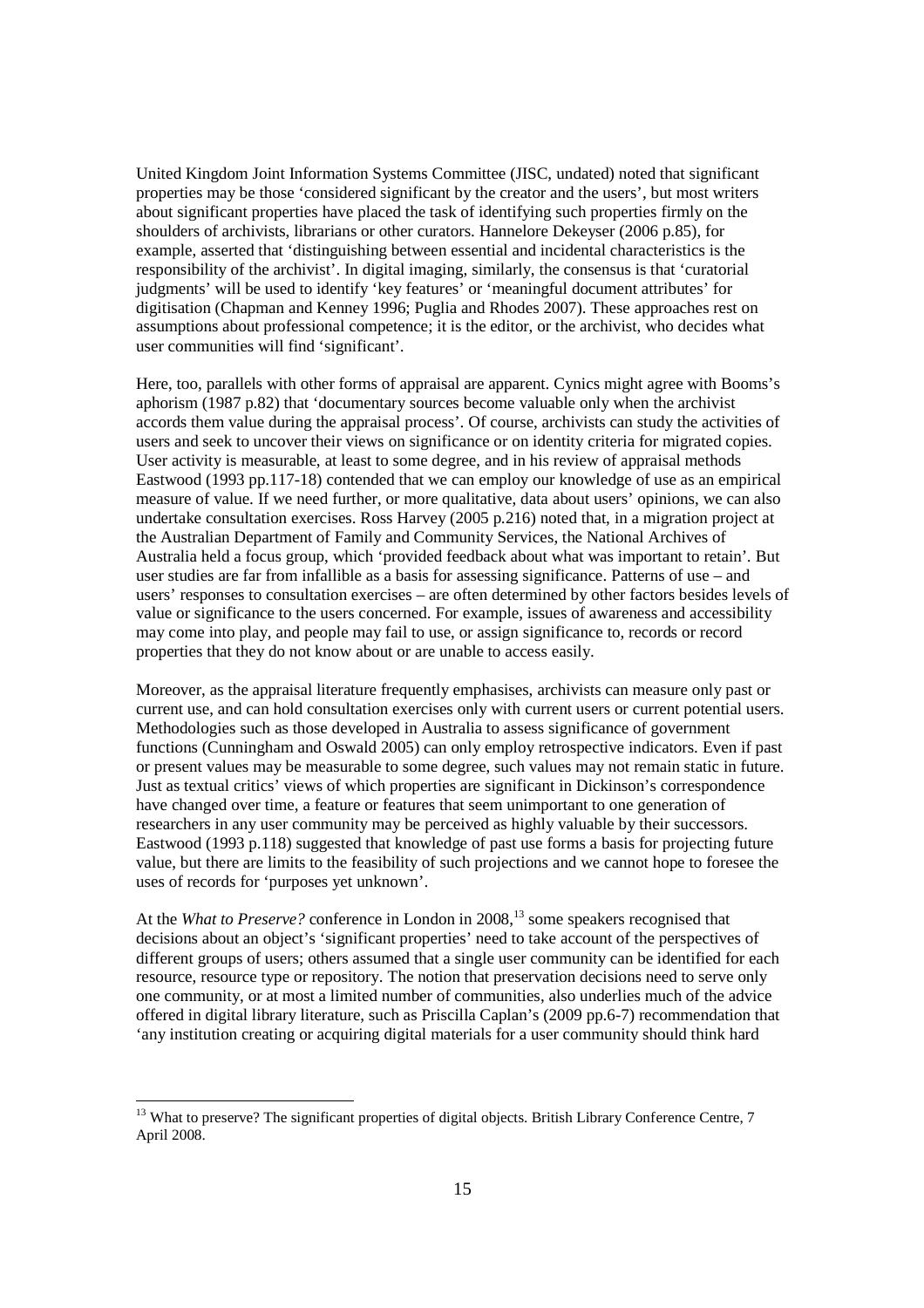about what features of those materials are important to that community'.<sup>14</sup> Some archivists might argue that the primary user community for an archival service should comprise those users who employ records for probative purposes – those who seek evidence of the activities records represent – and that preservation criteria perceived as relevant to the needs of these users should take precedence over criteria relevant only to a record's general informational content, custodial adventures, cultural resonances or visual appeal. Broadly speaking, this is the position taken by Bearman and many members of the Australian recordkeeping school, and also by Duranti and the InterPARES project team.<sup>15</sup> But to many commentators who seek a wider view of records and archives and their role in society, this position seems constrictive and exclusionary.<sup>16</sup> Records represent particular activities or occurrents*,* but they have many affordances beyond their representational capacity. Some of these affordances are aesthetic; others are symbolic, or relate to personal or social identity and continuity (O'Toole 1993; Etherton 2006; Bastian and Alexander 2009). The memorial affordances of records are wide-ranging: records may support individual and collective memory, not only of the activities that gave rise to their creation, but also of innumerable other aspects of the world in which they were created, maintained or used. A record's affordances are affinitive (Yeo 2007 p.331), and perhaps few of them are wholly independent of evidentiality. As Cook (2000) suggested, 'without reliable evidence … memory becomes counterfeit', and the degree to which users benefit from a record's other affordances may to a greater or lesser extent depend on their view of its evidentiality or authenticity. But archival records offer what Verne Harris (2001 p.41) called a 'cornucopia of meanings' and their affordances transcend any single aspect of recordkeeping or use. In the words of the British *Standard for Access to Archives*, they 'serve multiple ... different communities of researchers and ... types of users' (National Council on Archives 2003 p.12). For archivists, conceptual understandings of records as boundary objects combine with moral obligations to society, and with pragmatic requirements for archival services to meet the expectations of policy makers, employers and users, to militate against imposing an exclusive view of the ontology of records or attempting to limit their 'significant properties' to those deemed significant by a single user community.

Suggestions that professional endeavours should be focused on the interests of a single user community have always been open to dispute, but appear even less plausible in the digital era. In the world of analogue systems some dissemination projects were necessarily targeted at single audiences, but the online environment offers potential means of juxtaposing alternative images, alternative readings, alternative versions of finding aids, or combinations of any or all of these, to meet the needs of different communities in ways that would previously have been difficult or impossible. In the editing field, where there have been long-standing tensions between perceived needs for editions that are easy to read and demands that editors should attempt precise reproduction of every small detail of an original, extensible markup language (XML) can offer innovative solutions. XML allows transcribers to include both normalised and non-normalised readings, and users to choose which readings they prefer – an approach warmly welcomed by the users consulted by the LEADERS project team at University College London (Sexton *et al.* 2004

<sup>&</sup>lt;sup>14</sup> This line of thinking is often associated with the identification of a 'designated community', as recommended in the OAIS model for digital preservation. Although OAIS's formal definition of a 'designated community' ('an identified group of potential consumers ...') acknowledges that it 'may be composed of multiple user communities' (Consultative Committee for Space Data Systems 2002 p.1-10), this *proviso* is frequently overlooked. The mental exemplar appears to be the so-called 'special library', intended for a defined readership with distinctive interests.

<sup>&</sup>lt;sup>15</sup> Cf. Duranti (1998) p.171, where she cites Australian writers such as Frank Upward and Glenda Acland in support of her position.

 $^{16}$  See especially the critiques of the 'evidential' conception of records by Cook (2000), Harris (2001) and Greene (2002).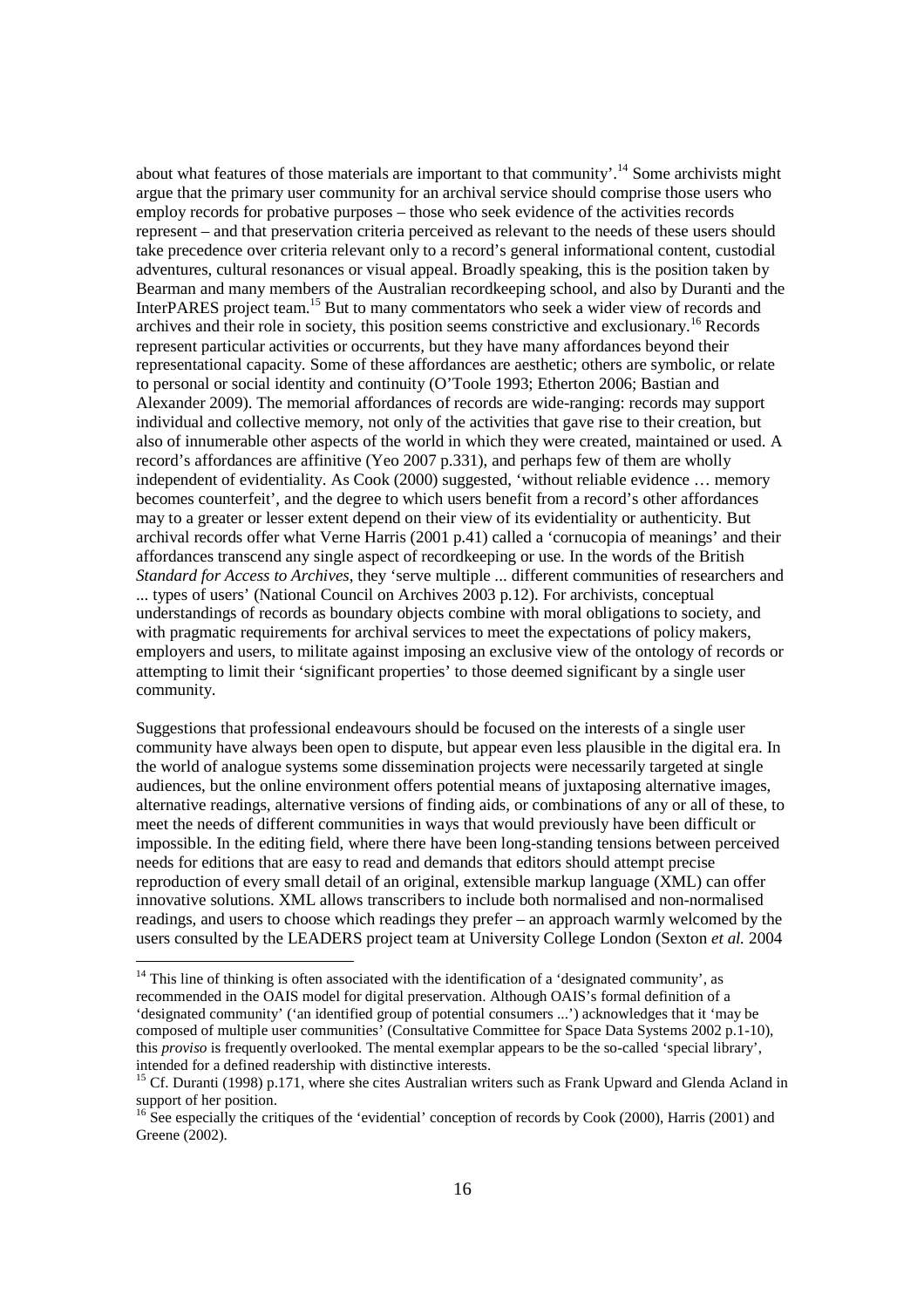p.199).<sup>17</sup> Moreover, in the digital world, as well as using predefined sets of resources chosen by an archivist or an editor, users from different communities can benefit from opportunities to build their own online collections of resources, supply their own transcriptions or annotations, or add their own descriptive contributions. Despite the preservation challenges that new technology brings, digital environments – especially those built around hypertext or the 'social web' – can open up a range of possible modes of engagement for user communities, in sharp contrast to the closed systems implicit in traditional paper-based representations of archives.

## **Intimations of originality**

The last topics we need to consider are originality and the shifting relations between 'originals' and 'copies'. Of course, no transcript – printed or electronic – can offer an exact reproduction of a manuscript original. The variable shape and spacing of individual letter forms is replaced by the consistency of print or digital fonts, and users wanting to examine handwriting to establish authorship, or to see whether careless formation of words and characters gives the impression that a writer was hurried, will necessarily reject transcripts and scholarly editions as inadequate for their needs. Two decades ago, it might have been possible to suggest that an appropriate response to such users would be to mimic Queen Marie Antoinette and dismiss them with a cry of 'let them read *microfiches*!' (Storey 1991 p.66). Today, perhaps, users dissatisfied with edited transcripts might be despatched to consult digital images rather than microform, but both microform and digital images may render watermarks invisible, colours distorted or the use of different writing instruments less distinct. Moreover, two-dimensional imaging techniques are inevitably deficient at reproducing three-dimensional materials such as seals, bindings, clips, threads and other filing devices. Facsimiles of documents (of the kind sometimes made for exhibition or educational use) may capture some of the features that conventional images lose, but – as malicious forgers occasionally discover to their cost – few facsimiles are able to reproduce such features as the age and chemical composition of original paper or ink. Ultimately, there is no detail so small that its absence can be considered wholly inconsequential; however trivial a feature may seem, we can never be certain that no community will consider it significant or deplore its omission when copies are made.

In Domhnall Mitchell's (2005 p.48) phrase, 'only the original is the original', and many studies of users of older materials have found evidence of users' preferences for originals rather than images or transcripts. Unsurprisingly, many of the historians in a Canadian survey (Duff, Craig and Cherry 2004 p.66) reported that they found photocopies and other reproductions useful for access purposes, but almost all (92%) stated that they 'liked ... the original the most'. John Seely Brown and Paul Duguid (2000 pp.173-4) described Duguid's encounter with a researcher smelling items of 18th century correspondence; the researcher hoped to detect faint scents of vinegar that would allow him to chart the progress of cholera (vinegar having been used to disinfect letters during cholera outbreaks). Like users seeking to study the mud from the trenches that clings to the diaries and letters of soldiers who fought in the First World War, such researchers will be thwarted if they are denied access to the originals.

Practical requirements apart, there may also be emotional satisfaction to be gained from consultation of originals. In an earlier user survey by Joan Cherry and Wendy Duff, several respondents reported the pleasure they felt in handling old documents or seeing 'the real thing' (Cherry and Duff 1999 pp.13-14; Duff and Cherry 2000), and similar comments were made by users consulted during the LEADERS project; one remarked that even if 'you get ... dirty and

<sup>&</sup>lt;sup>17</sup> For an account of how this might be achieved using the TEI (Text Encoding Initiative) markup system, see Driscoll (2006) pp.258-61.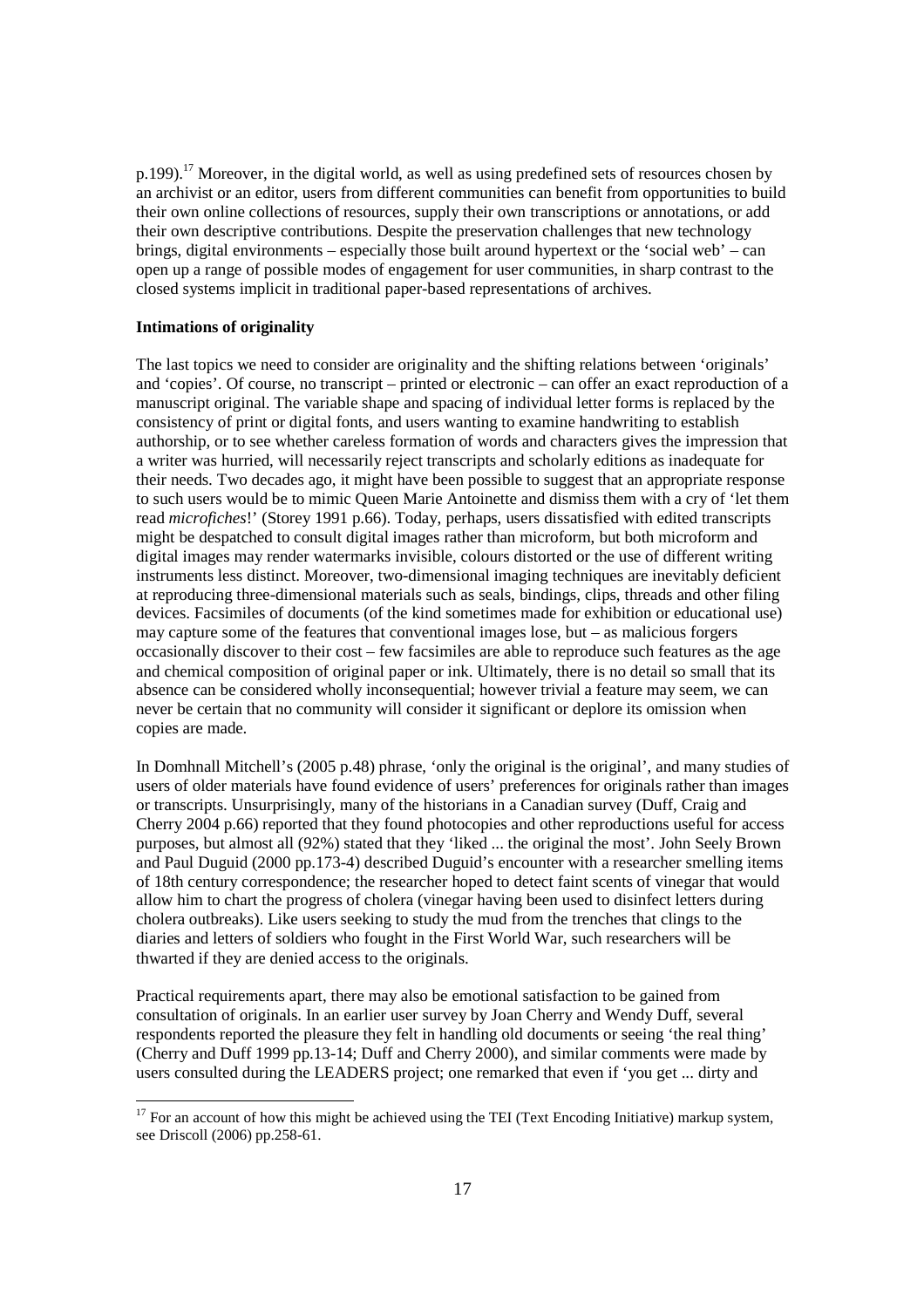covered in all sorts' there is 'still something about seeing and touching the original', and another noted that 'you don't get the same thrill from a JPEG' (Sexton *et al*. 2004 pp.202-3). This is a further sense in which 'records ... mean more than what the words in them say' (O'Toole 2006) p.51). Some critics may seek to dismiss such responses as fetishism, but others might prefer to view them in the light of Walter Benjamin's (1970 p.223) coining of the term 'aura' to allude to some of the properties associated with original artefacts, or the rather more prosaic 'intrinsic value' mentioned in guidelines issued by the US National Archives (1982).

Notions of originality are often associated with the idea of uniqueness: the belief that, at least in certain fields of human endeavour, there can be only *one* original of a given work. The archetype of the singular original is the painting; only the original is the work of (let us say) Rembrandt, and it stands above and apart from any copies, whether forgeries or 'legitimate' reproductions. Archivists have traditionally understood the record in this way; there is one unique original and everything else is a copy.

Where records are concerned, however, some caution is needed. Many records, such as contracts or peace treaties, can be expected to have two or more original instantiations. Pierre Chaplais (2003 p.95) has described how English kings in the middle ages sometimes sent two 'identical' messages *propter viarum pericula*; each instantiation of the message was sent by a different route in case the perils of medieval road journeys prevented one of them from reaching its intended recipient. James O'Toole (1994 pp.643-4) and Hillel Schwartz (1996 p.225) have drawn attention to Thomas Jefferson's polygraph device that could be used to create two 'identical' documents in a single act of writing. We may assume that the two instantiations of a contract or a royal message are commonly drawn up or signed sequentially, and that their duplicate wording may be the work of a copyist, but the polygraph was an innovation that allowed both originals to be created simultaneously.

Uniqueness, like identity, is to some degree a matter of interpretation. Ultimately 'nothing is the same as something else', and strictly speaking even two letters polygraphed by Jefferson are not identical, since the physical spaces they occupy, the molecules of ink and perhaps the watermarks in the paper are all different; from this perspective each can be considered unique. However, if their distinct material properties are considered non-significant, the two instantiations may be treated as interchangeable, and in this sense a letter from Jefferson or a message from the king need not be seen as unique; but we cannot infer from this that it lacks originality.

In the digital world, multiple instantiations are the norm, and it is arguable that we encounter a multiplicity of originals on a scale unparalleled in pre-digital eras. For example, instantiations of an e-mail message may be created more or less automatically at a number of locations as the message travels from sender to recipient. Critics who assume that originals must be singular, or that temporal priority determines originality, may suggest that the only 'original' is the initial instantiation held in the temporary memory of the sender's computer before the message is despatched; but others are likely to question this perception. From the recipient's viewpoint, the original may be perceived as the instantiation stored in the recipient's computing space when the message arrives, or its manifestation on the recipient's computer screen when the message is viewed. A comparable claim to originality attaches to the sender's saved instantiation of the message. Further instantiations created at intermediate locations on its journey also have claims to originality, since all played their part in the message's transmission.

We may need to replace the binary differentiation of original and copy with a more nuanced understanding of originality. The transmission of e-mail entails a chain of replication, and from this perspective the instantiations of e-mail messages viewed by their recipients are *n*-th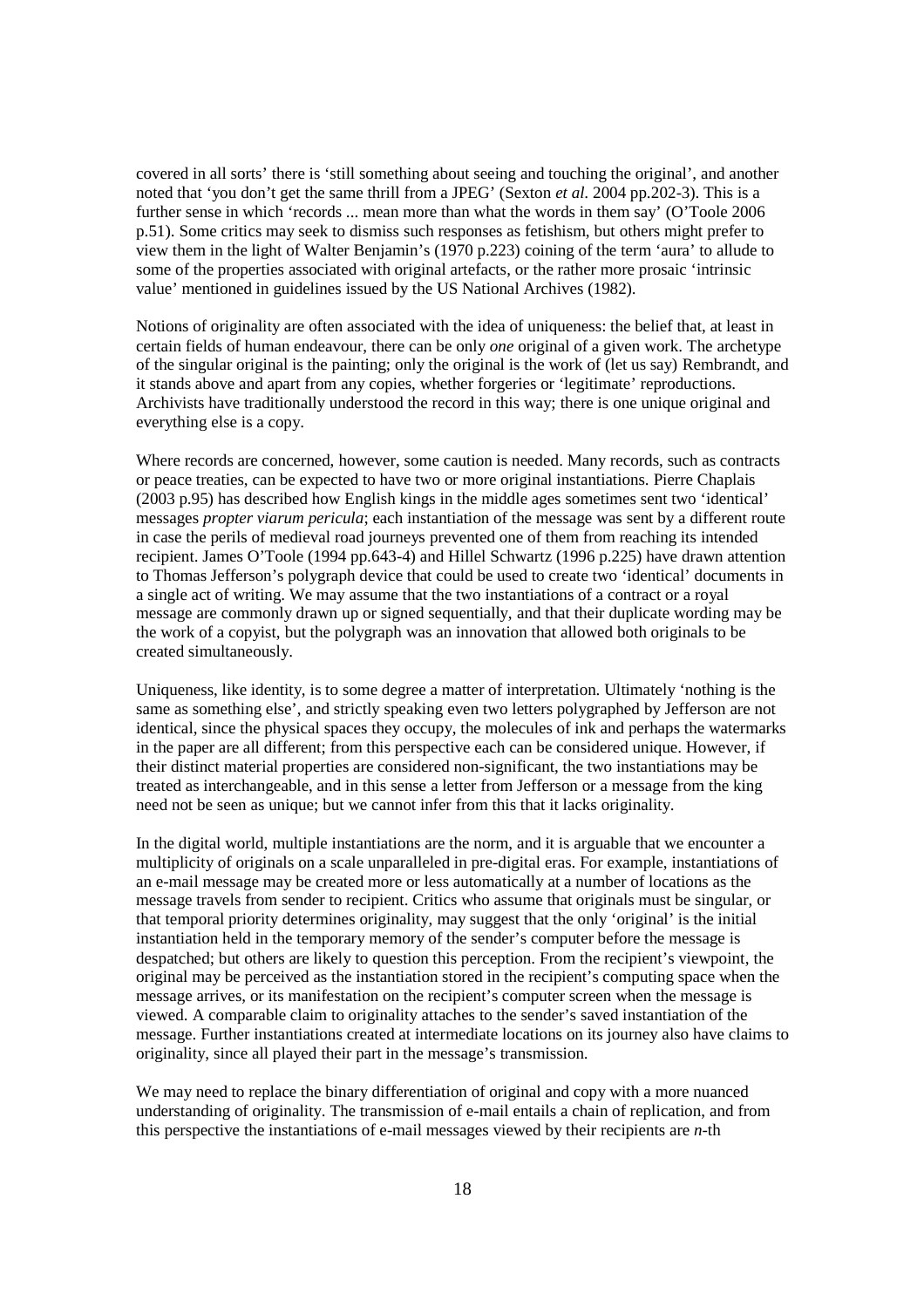generation copies; yet from the recipients' perspective these copies constitute the original messages received, in contrast to (for example) printouts of such messages made for a paper filing system. From a recordkeeping perspective, we might argue that all the copies created during an act of communication are original. In this way, what is a copy in one context becomes an original in another.<sup>18</sup>

Some commentators have suggested that the proliferation of seemingly identical instantiations means there are *no* originals, or at any rate no persistent originals, in the digital world. Levy (2000 pp.24-5) described the 'digital realm' as 'a realm in which, as far as I can tell, there are ... only copies'. Heather MacNeil and Bonnie Mak (2007 pp.45-6) have recently suggested that 'most digital resources that fall under the purview of ... archivists' might be perceived as allographic, following Goodman's (1976 p.113) distinction between autographic works (those having a single original or a finite number of originals) and allographic works that are open to infinite repetition. Goodman's analysis, however, remains controversial. His taxonomy requires identity criteria for allographic resources, and to resolve this requirement Goodman assumed that 'properties constitutive of the work' can be isolated from those merely 'contingent'. In the case of a performance of a symphony – his favoured example of an allographic mode – he argued that strict adherence to the score is the constitutive property that guarantees a 'genuine instance' of the work (Goodman 1976 pp.116-17, 186) and, as we have seen, that even a single wrong note disqualifies it. Many critics have questioned these assumptions or the corollary that other properties, such as contexts of production, can invariably be dismissed as irrelevant to identity (Wreen 1983; Levinson 1990 pp.89-106; Pillow 2002).

The assumptions that underlie Goodman's theory of allographic works bring us by another route to the 'signal' of the textual editors and the 'significant properties' of the digital preservationists, and they encounter similar difficulties. Not every user community will always consider wrong notes important or production histories unimportant. Goodman's concern was with works of creative art, but comparable issues arise with records. We cannot assume that everyone will deem any one instantiation identical to any other. Some may consider the record retained by the sender identical to the record received by the addressee, but others may insist on their difference, even though both represent the same occurrent and their textual content is indistinguishable. Besides its physical separateness, each record will have its own contexts of creation, maintenance and use. Each may carry different metadata. Moreover, if the records are digital, each may be rendered differently when viewed on different occasions, depending on the technical configurations used to view it. Some commentators are likely to insist that each viewing of *any* record – paper or digital – creates new meaning and a different 'performance'. But none of this need preclude users from discovering Benjaminian auras of originality, even in the digital realm. Asked about 'the equivalent of bibliophilia in relation to CD-ROMs or floppy disks', Jacques Derrida (2005 pp.28- 9) replied: 'Some particular draft that was prepared or printed on some particular software, or some particular disk that stores a stage of a work in progress – these are the kinds of things that will be fetishized in the future.' Critics who write about fetishism often do so with disdain, but if Derrida is correct, original digital records may perhaps provide future generations of researchers

<sup>&</sup>lt;sup>18</sup> In paper records systems, the converse applies: it is the *outgoing* correspondence that is necessarily captured in the form of copies (carbon copies created simultaneously with the letters destined for mailing out, or press copies or photocopies created at a slightly later moment). But at a still later date, when archivists plan imaging or transcription projects for these paper records, the erstwhile copies become originals from which a further generation of copies will be derived.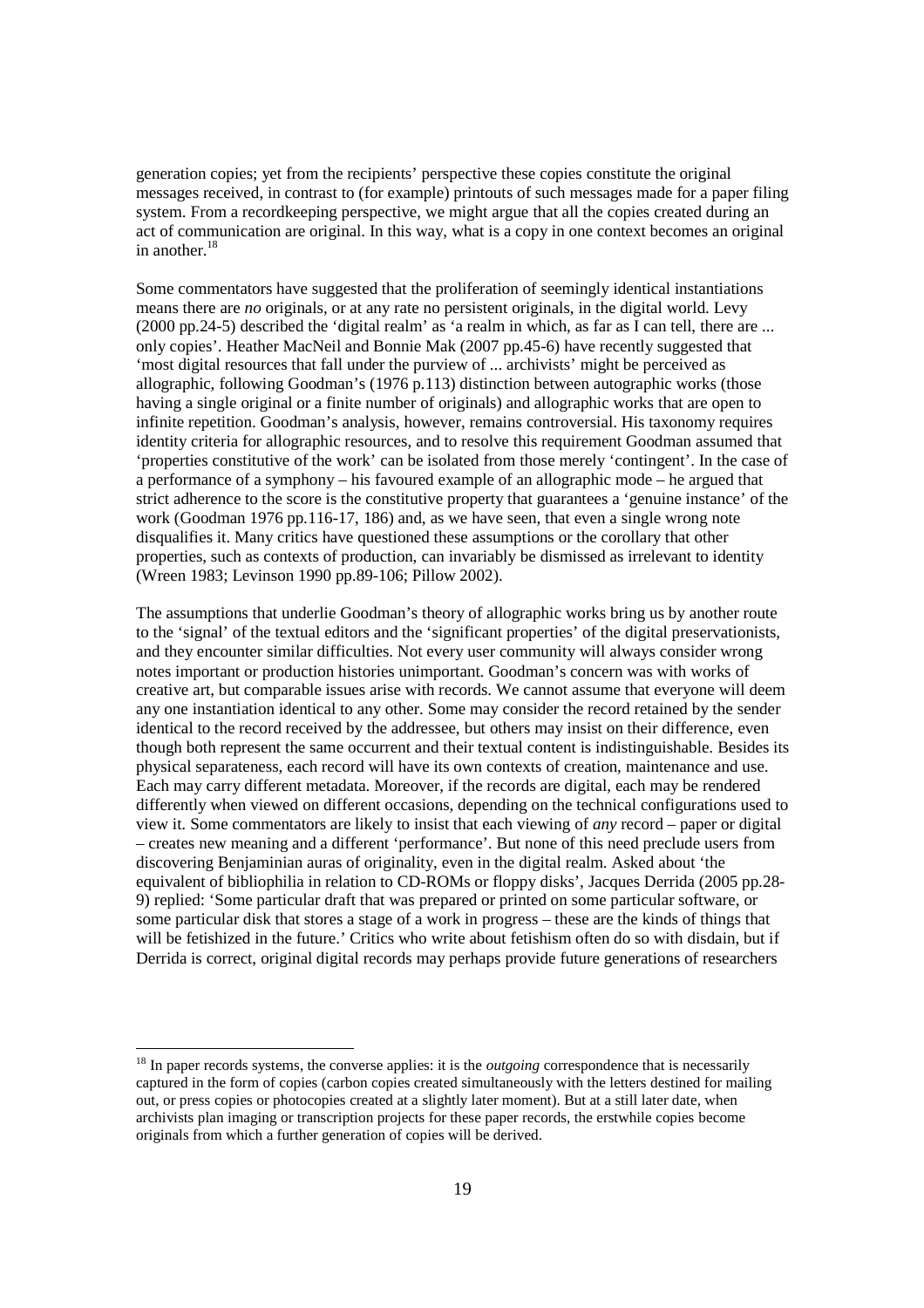with feelings of emotional satisfaction comparable to those reported by users of analogue originals in our own era.<sup>19</sup>

There are implications here for archivists who find themselves impelled to make copies for reasons of preservation or accessibility. Clearly, a copy of an Emily Dickinson letter made by a 21st century archivist is not the letter that Dickinson sent; a later copy of a peace treaty is not one of the instantiations of the treaty that effected a cessation of hostilities at a particular moment of history. In the digital world, an archivist's later copy of John Poindexter's famous 'Well done' email message is not one of the instantiations of the message that played a part in communicating Poindexter's congratulations on a successful arms deal in 1986, even though it may be indistinguishable from them in almost every respect. 'Only the original is the original', and there may be potentially 'significant' properties of originals that are not reproducible or can only survive copying in an attenuated form. Originality itself may be significant and cannot be replicated.

Of course, copying can enable wider access, and is often seen as a key element in vital records programmes and other preservation initiatives. But if copying necessarily incurs losses that are likely to be deplored by one user community or another, we may acknowledge an obligation to keep such losses to a minimum. With born-digital records, it is easy to generate copies that are almost indistinguishable from their originals, but initiating changes that might have been avoidable would seem to be another matter. A level of variability is inherent in most records – paper records suffer physical decay, and digital records may be subject to differences in rendition or automatic updating of their embedded metadata – but such variability is always limited and offers no rationale for the introduction of wider changes that go beyond its bounds.<sup>20</sup>

## **Conclusions**

This paper has ranged widely over the terrain of identity and differentiation, significance and value, originality and uniqueness. Although these topics are contentious and there can be no simple answers to the questions that they pose, some concluding thoughts can be offered. First, the concept of originality may be elusive, but it must not be dismissed as meaningless in a digital era. Digitised image copies of paper records differ from their originals, not only because they lose affordances deriving from tangibility or weight or smell, but also because they add new features that their originals lack, such as alternative display modes, zooming, enhancement or ease of further reproduction. Digitised transcripts offer multiple encoding, linkage, search and retrieval options that undoubtedly benefit many users but supply an experience very different from use of the originals. Like microform imaging and paper transcription, digitisation projects often rely on an assumption that the experience of sensing no more and no less than the affordances of the originals can be sacrificed for the sake of the greater accessibility that the copies provide.

Where our concern is with imaging or transcribing paper records, we might argue that these differences are of less consequence, because users wanting to examine the originals can normally

 $19$  Despite widespread assumptions by archivists and digital preservationists that digital storage media are inconsequential, Derrida's reply raises the possibility that not only the 'draft' but also the 'disk' will be significant to some user communities. Disks with labels or marks seem obvious candidates, but we may also note that the use of digital forensic techniques depends on access to relevant storage media; the forensic work at the Bodleian Library (Thomas 2009) has only been possible because of the survival of Bennett's original floppy disks. Perhaps it is time to rethink our notions that storage media rarely matter in the digital world.

<sup>&</sup>lt;sup>20</sup> Cf. the comments on 'bounded variability' made by Duranti and Thibodeau (2006) pp.47-8.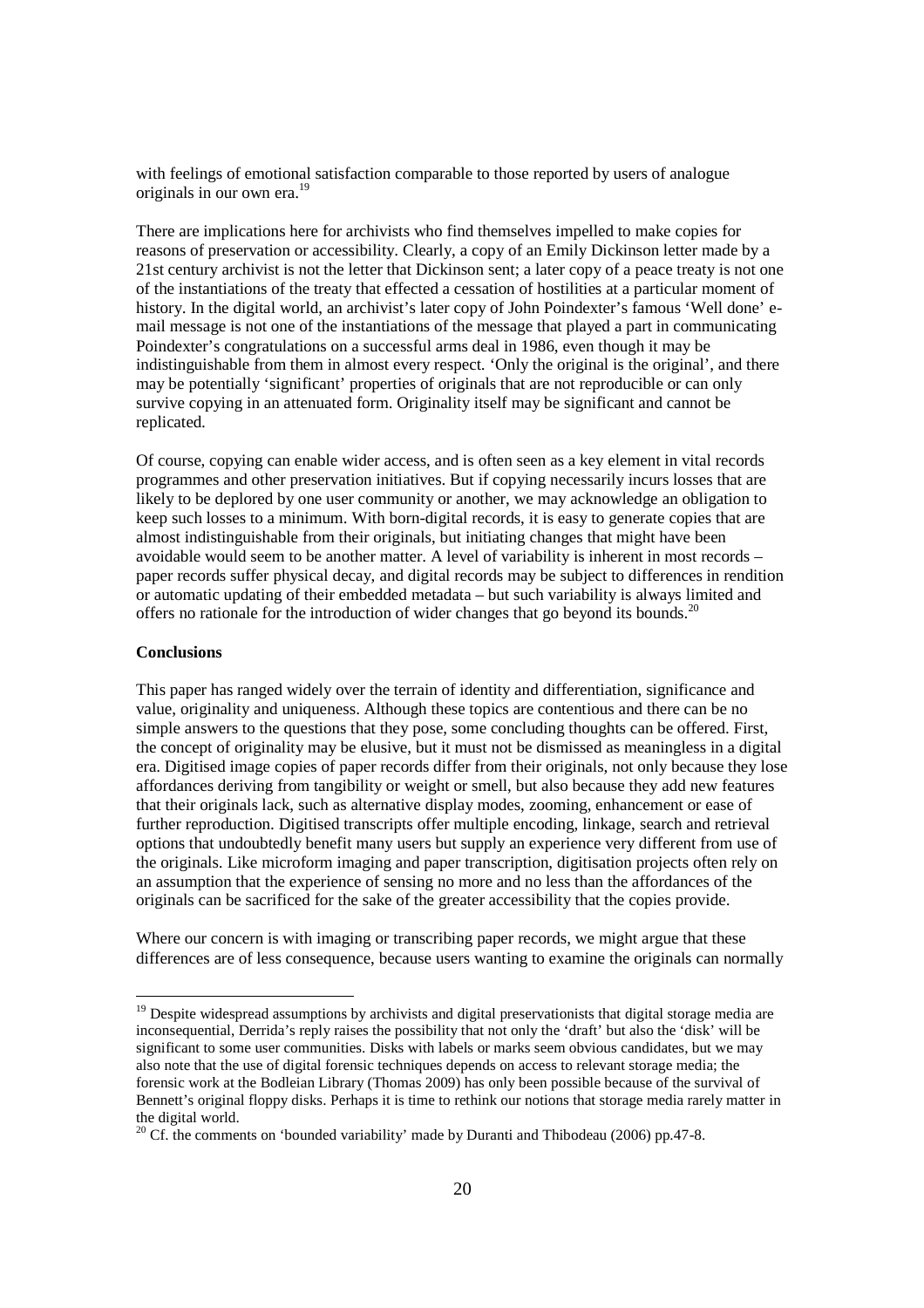still gain access to them. Migration of digital records brings similar concerns about differences between migrated objects and their unmigrated predecessors – we may doubt whether a message filtered through a migration exercise can ever be incontestably identical to its predecessor – but with digital records a further critical issue is that migration is driven by expectations that originals will *not* remain accessible over time. As a response to technological obsolescence, migration implies that users may only be able to access older digital records in their migrated form. With the passage of time a sequence of migrations may be required, and each migration is likely to take us further from the original. Arguably, migration is flawed as a preservation strategy and could more appropriately be perceived as an access strategy. But alternatives such as emulation are rarely straightforward; at present, for many archival institutions, migration may be the only practically affordable solution.<sup>21</sup>

The notion that systematic copying or migration can generate impartial representations of originals dies hard. In the editorial field, it has been partly laid to rest,  $^{22}$  but it remains forceful in digital preservation, where much effort has been directed at constructing automatable rule-based systems to minimise the need for human labour in managing collections. The search for methods of quantifying significant properties of digital objects forms part of this venture, which has usually allowed little space for recognising subjectivity or fuzziness. Classification systems for data about significant properties are predicated on beliefs that aspects of experience can be definitively fixed and formally codified, and attempts to construct canonical lists of such properties can be seen as motivated by a wish to find an objective basis for decision-making and selectivity, in line with modernistic desires to establish rational foundations for human behaviour. As Chabin (1999 p.133) remarked, 'si les universaux archivistiques n'existaient pas, il faudrait les inventer'. From the perspective of critics sceptical of modernist rationality, the preservationists' approach runs the risk of imposing rigidity where experience is fluid and simplification where it is multifarious. Giddens (1979 p.69) noted that 'structure is both enabling and constraining', and many of the structures that digital preservation specialists have proposed seem likely to confirm his dictum, facilitating the automation of preservation processes but constraining the potential for responding to the variability and complexity of users' understandings of significance and identity.

In the absence of loss-free conversion techniques, an obvious precaution is to retain originals: advice that seems equally applicable to unmigrated digital records and to the original newspapers whose destruction was deplored in Nicholson Baker's *Double Fold* (2001). In practice, we may find that both originals *and* copies are needed, perhaps because some users find it difficult to visit the archival institutions where originals are held, or because some unmigrated digital originals may be inaccessible until new solutions to technological obsolescence become available. But if digital records are to be migrated, or paper records digitised or transcribed, we must move beyond approaches that presuppose a static and universally specifiable significance. Where possible, we should endeavour to find flexible approaches that adapt to the needs and interests of different user communities and recognise that estimations of significance will vary across communities and

<sup>&</sup>lt;sup>21</sup> Frequent migrations may be less necessary than archivists once believed; superseded file formats 'from consumer-oriented commercial software products' now usually remain accessible at least in the short-tomedium term (Rusbridge 2006). The introduction of XML formats in these products seems likely to enhance this trend. But longer-term accessibility, particularly of rarer or more specialised formats, remains problematic, and reliance on backwards compatibility features provided by software vendors can be dangerous; the latest version of *Bloopersoft Millennium Plus* may be able to open digital records created using *Bloopersoft 1994* but display them in a distorted form. The challenges of technological change are not yet fully resolved.

<sup>&</sup>lt;sup>22</sup> See for example the discussion of recent textual and editorial scholarship in Shillingsburg (2006) pp.14-17. However, there are indications that claims to definitiveness may be resurfacing in the new editorial world of XML encoding and digital dissemination (Kichuk 2007 pp.296-7; Sutherland 2009 pp.17-18).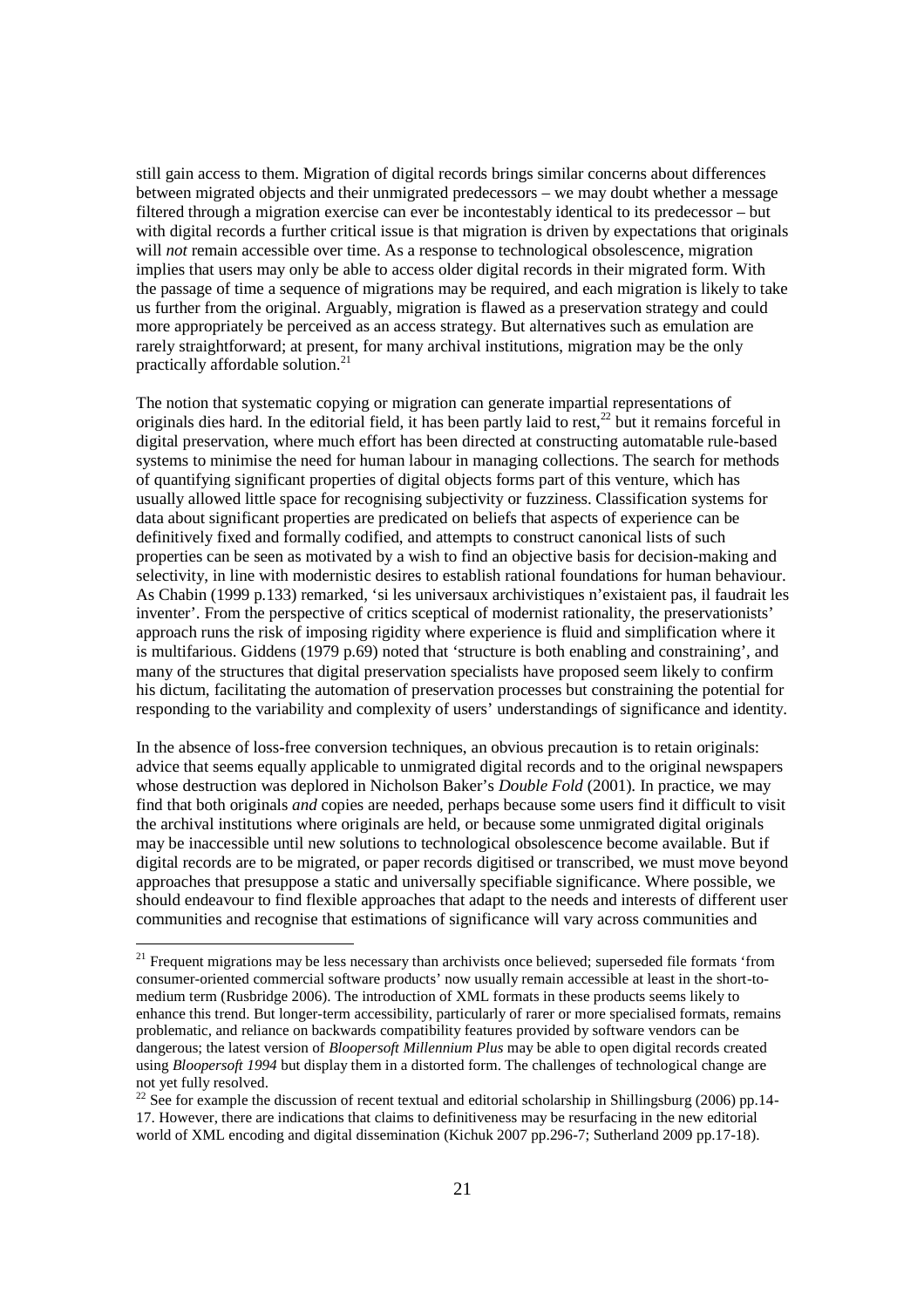across time. Instead of assuming that a single method will serve every purpose, we should consider using different approaches to migration, transcription or media conversion to serve the needs of different communities. However, given the multiplicity of records and their range of potential uses, we must also acknowledge that it may be difficult to meet the needs of all user communities or to make provision for the exceptional community member with atypical requirements. It will be almost impossible to predict how the interests of existing communities may change or what new communities may be formed in the future.

Further difficulties may arise with modes of scholarship that might be described as minority interests. For every user who finds paste marks, letter forms or hidden metadata significant, there could be a hundred to whom such matters seem irrelevant. Large numbers of users may perhaps aver that their main or only concern is with textual content. In a world of limited resources, it may not be easy to justify the cost of taking minority interests into account when migration or conversion solutions are sought; there may be no practical alternative to reliance on bulk processing and meeting the perceived needs of the majority of users. Nevertheless, a difficulty remains. In discussing transcription of medieval documents, the Anglo-American Historical Committee (1923 p.7) affirmed that 'it is hardly possible to insist that an editor shall note every folly that a careless scribe may commit', and Hunnisett (1977 p.33) advised against seeking to preserve scribal eccentricities; yet editors may be reluctant to follow advice that leads them to neglect the small numbers of users who are interested in careless or eccentric scribes. More recently, in considering questions of digital identity, Dekeyser (2006 p.83) suggested that 'if the money owed in a contract is changed from 100 to 1,000 per item, the integrity of the contractual terms is clearly compromised', but if a photographic pixel is changed from one shade of grey to another, 'this is probably not at all relevant'. To most users, this will doubtless seem correct, but if any users are interested in the minutiae of pixel colouring they might have a different view of significance. $^{23}$ 

Decisions about migration, conversion or editing therefore present us with ethical dilemmas broadly comparable to the dilemmas implicit in the prior appraisal decisions that determine which records we collect or retain. Even when the digital world offers new techniques that promise responsiveness to the needs of diverse user communities, the costs of exploiting their full potential may be prohibitive. <sup>24</sup> If we cannot meet everyone's needs we may have no choice but to privilege certain features of records, and thus the needs of certain communities, in the actions we take. Our recognition that records are boundary objects, and our sense of obligation to multiple user communities that this recognition entails, cannot easily prevail over practical limitations imposed by restricted resources and finite budgets.

If we find ourselves obliged to make rulings about which communities are to be privileged and which features of records deemed significant, we can see this as a further form of appraisal. Since

<sup>&</sup>lt;sup>23</sup> Cf. the contention by staff of the National Archives of Australia that 'what the researchers want' from Australian census records is 'reliable personal information'. This was claimed to demonstrate that microfilm copies suffice to 'capture the essence' of the records (Wilson 2005 p.24; Wilson and Platzer 2004), and these assertions were used to justify a decision that the originals need not be preserved after microfilming. Yet, as with many essentialist claims, what is represented as a brute fact  $(X$  is significant, Y is not; X is of the essence, Y is not) is merely a construction; built, in this case, on assumptions that few users will be interested in, for example, the types of paper or ink issued to census enumerators, or that such users do not matter very much. Whatever we think an 'essence' might be, it is not to be equated with  $\frac{1}{24}$  predominant use.

<sup>24</sup> Editing or transcription projects that use XML encoding, for example, are often laborious and highly resource-intensive. A project using XML markup to include both normalised and non-normalised readings 'will almost certainly require several layers of input' (Driscoll 2006 p.258).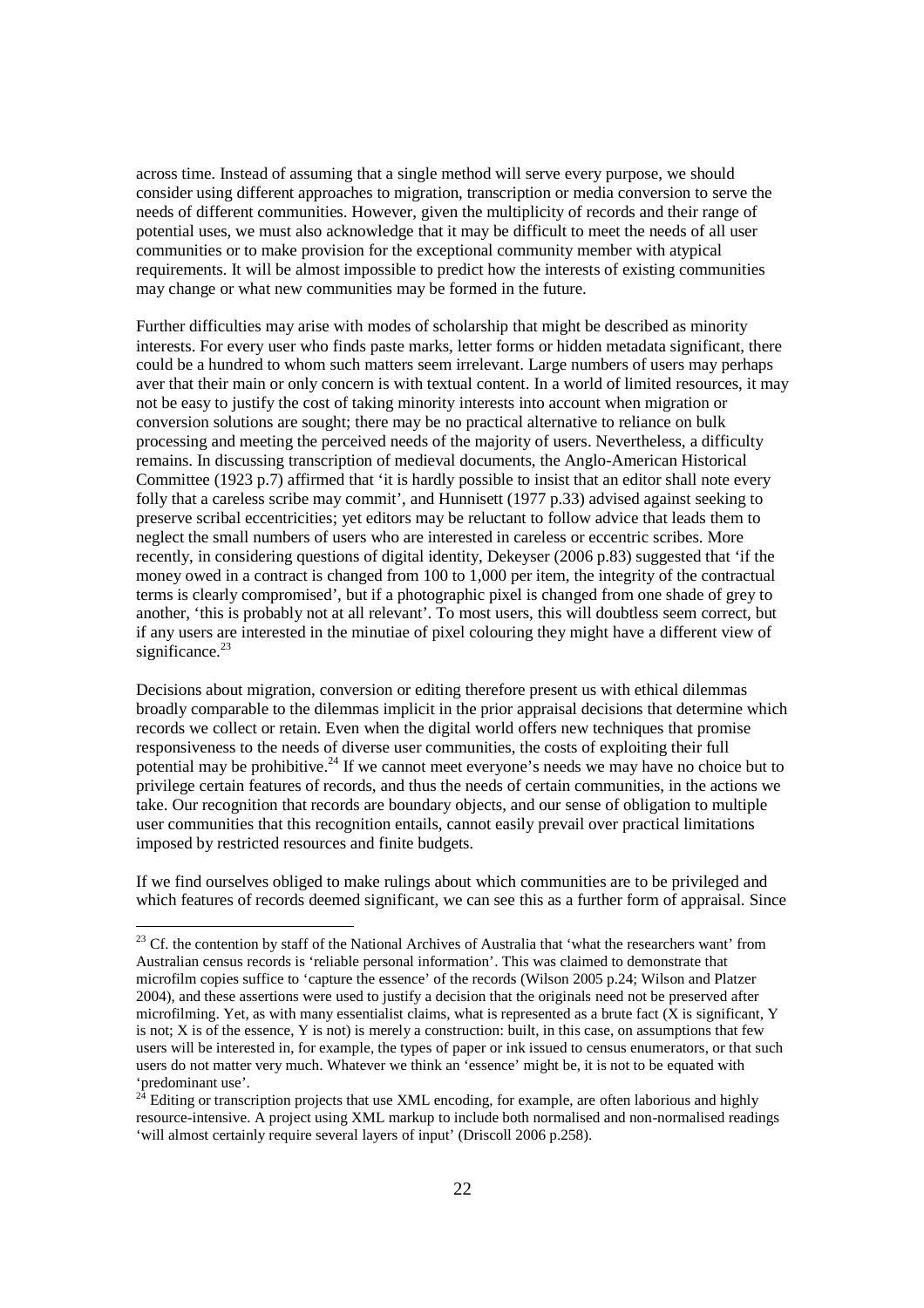these rulings involve the exercise of powers of inclusion and exclusion, they will necessarily be controversial, but – as with other appraisal decisions – we cannot abnegate our responsibilities. We can consult widely and apply our professional judgement, but we must acknowledge that we cannot be neutral; we must not lay claim to scientific certainties or present our decisions as mere discoveries of essential truths about significance. Transparency – publicising the decisions we have made and not seeking to pretend that they are anything other than constructed outcomes of fallible appraisal processes – is as crucial as an awareness of their consequences.

As Annemaree Lloyd (2007 p.53) noted, both the 'concept of significance' and the 'process of assessing significance ... should be seen as areas of tension and contestation'. The identity of discrete entities is also a matter on which opinions will vary depending on the contexts in which judgement is made. The copies that emerge from acts of migration, conversion or transcription are neither incontrovertibly identical to their originals nor carriers of properties that are objectively significant, but they may have a future role in showing what archivists, editors or digital preservation specialists *thought* was significant. In this sense the copies will themselves become originals. In recordkeeping terms, they function as metarepresentations rather than original records (Yeo 2007 p.341), but with the passage of time they will nonetheless come to be seen as original *objects* affording evidence of what kinds of copies were once thought important and how those responsible for copying exercised their decision-making power. To scholars researching medieval society, a 19th century edition of a medieval account roll is merely a reproduction, but to those interested in the perceptions and practices of 19th century editors it has its own aura of originality. If they survive, a similar destiny awaits the products of the copying processes of the digital era.

#### **Acknowledgements**

I am grateful to Laura Millar and to Elizabeth Shepherd, Andrew Flinn and other members of the ICARUS research seminar group at University College London, who kindly commented on an earlier draft of this paper. I am also grateful to Elaine Penn for drawing my attention to the references to 'value' in the works of Margaret Cross Norton.

### **References**

Web addresses were accessed in December 2009.

Allison A, Currall J, Moss M, Stuart S (2005) 'Digital identity matters'. *J Am Soc Inf Sci Tech* 56: 364-72 [Anglo-American Historical Committee] (1923) 'Report on editing historical documents'. *Bull Inst Hist Res* 1: 6-25

Armitage D (2007) *The Declaration of Independence*. Harvard University Press, Cambridge, MA Attfield R (1987) *A theory of value and obligation*. Croom Helm, London

Austin J L (1962) *How to do things with words*. Clarendon Press, Oxford

Baker N (2001) *Double fold: libraries and the assault on paper*. Random House, New York

Bastian J A, Alexander B (eds.) (2009) *Community archives: the shaping of memory*. Facet, London

Beamer L (2003) 'Directness in Chinese business correspondence of the nineteenth century'. *J Bus Tech Commun* 17: 201-37

Bearman D (1996) 'Item level control and electronic recordkeeping'. *Arch Mus Inform* 10: 195-245 Bearman D, Sochats K (1996) *Metadata requirements for evidence*. Available at

http://web.archive.org/web/19970707063459/http://www.lis.pitt.edu/~nhprc/BACartic.html Benjamin W (1970) 'The work of art in the age of mechanical reproduction'. In: Arendt H (ed.) *Illuminations*. Jonathan Cape, London, pp.219-53

Booms H (1987) 'Society and the formation of a documentary heritage: issues in the appraisal of archival sources'. *Archivaria* 24: 69-107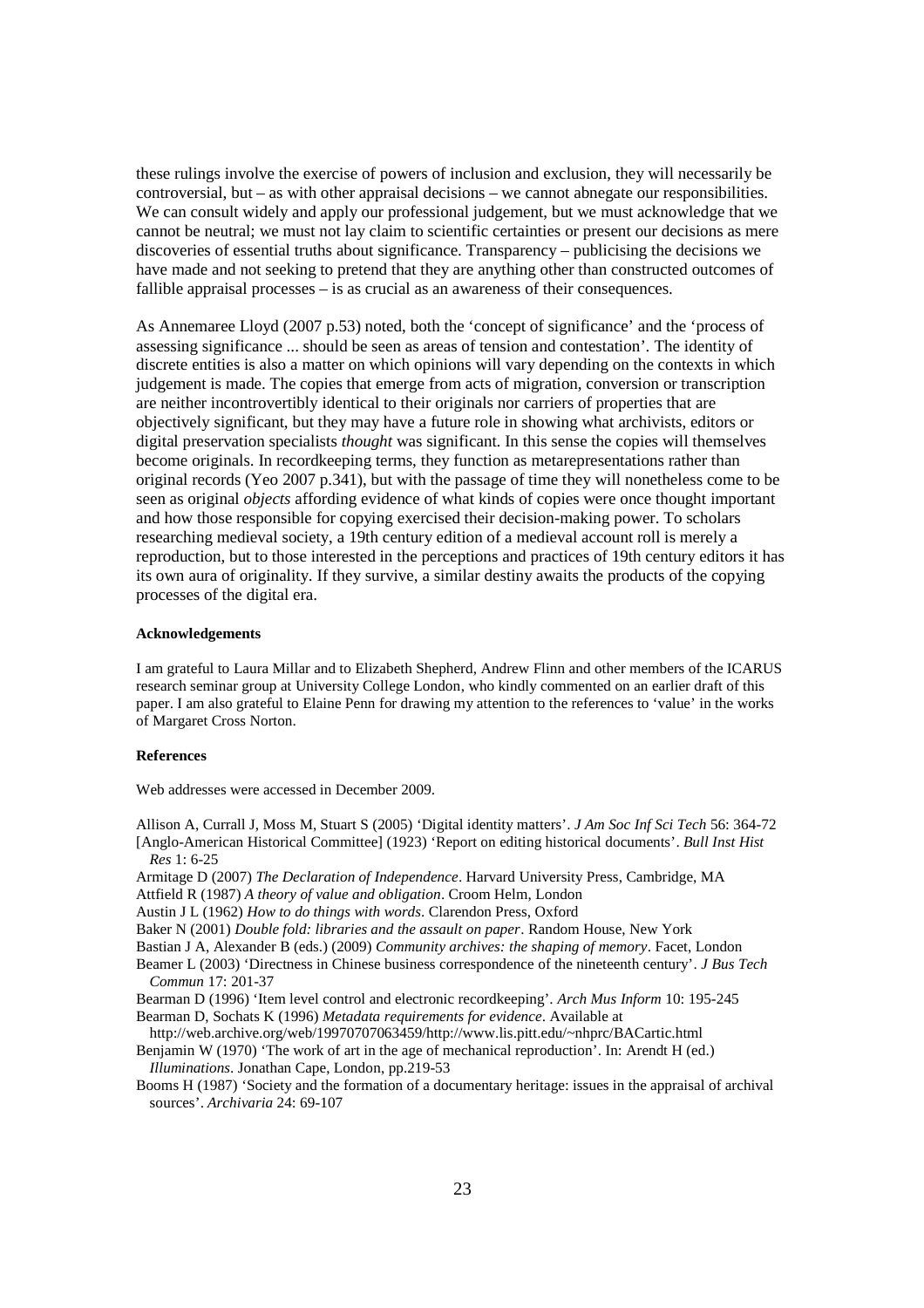- Bowker G C, Star S L (1999) *Sorting things out: classification and its consequences*. MIT Press, Cambridge, MA
- Brooks P C (1940) 'The selection of records for preservation'. *Am Arch* 3: 221-34

Brown A (2007) 'Developing practical approaches to active preservation'. *Int J Digit Curation* 2(1): 3-11

- Brown J S, Duguid P (2000) *The social life of information*. Harvard Business School Press, Boston
- Caplan P (2009) *Understanding PREMIS*. Available at
- http://www.loc.gov/standards/premis/understanding-premis.pdf
- Cedars (2001) *The Cedars Project report*. Available at
- http://www.webarchive.org.uk/wayback/archive/20050410120000/http://www.leeds.ac.uk/cedars/pubcon f/papers/projectReports/CedarsProjectReportToMar01.pdf
- Chabin M-A (1999) *Je pense donc j'archive*. L'Harmattan, Paris

Chaplais P (2003) *English diplomatic practice in the middle ages*. Hambledon and London, London

- Chapman S, Kenney A R (1996) 'Digital conversion of research library materials'. *D-Lib Mag* 2(10). Available at http://www.dlib.org/dlib/october96/cornell/10chapman.html
- Cherry J, Duff W (1999) *Improving access to early Canadiana*. Available at http://web.archive.org/web/20041129085829/http://www.fis.utoronto.ca/research/programs/digital/final+ report.pdf
- Collins J, Collins S, Garnaut C (2007) 'Behind the image: assessing architectural drawings as cultural records'. *Arch Manuscr* 35(2): 86-107
- Consultative Committee for Space Data Systems (2002) *Reference model for an Open Archival Information System (OAIS).* Available at http://public.ccsds.org/publications/archive/650x0b1.pdf
- Cook T (1992) 'Mind over matter: towards a new theory of archival appraisal'. In: Craig B L (ed.) *The archival imagination: essays in honour of Hugh A. Taylor*. Association of Canadian Archivists, Ottawa, pp.38-70

Cook T (1993) 'The concept of the archival *fonds* in the post-custodial era'. *Archivaria* 35: 24-37

- Cook T (2000) *Beyond the screen: the records continuum and archival cultural heritage*. Available at http://www.archivists.org.au/files/Conference\_Papers/2000/terrycook.pdf
- Cunningham A, Oswald R (2005) 'Some functions are more equal than others: the development of a macroappraisal strategy for the National Archives of Australia'. *Arch Sci* 5: 163-84

Currall J, Johnson C E, Johnston P, Moss M S, Richmond L R (2002) *No going back? The final report of the Effective Records Management Project*. Available at

http://www.gla.ac.uk/InfoStrat/ERM/Docs/ERM-Final.pdf

Dappert A, Farquhar A (2009) *Significance is in the eye of the stakeholder*. Available at

- http://www.planets-project.eu/docs/papers/Dappert\_SignificantCharacteristics\_ECDL2009.pdf
- Dekeyser H (2006) 'Authenticity in bits and bytes'. In: Neef S, Van Dijck J, Ketelaar E (eds.) *Sign here: handwriting in the age of new media*. Amsterdam University Press, Amsterdam, pp.76-90
- DeRose S J, Durand D G, Mylonas E, Renear A H (1990) 'What is text, really?'. *J Comput High Educ* 1(2): 3-26
- Derrida J (1986) 'Declarations of independence'. *New Political Sci* 15: 7-15
- Derrida J (2005) *Paper machine*. Stanford University Press, Stanford, CA
- Digital Preservation Testbed (2003) *Emulation: context and current status*. Available at
- http://www.digitaleduurzaamheid.nl/bibliotheek/docs/White\_paper\_emulation\_UK.pdf Driscoll M J (2006) 'Levels of transcription'. In: Burnard L, O'Brien O'Keeffe K, Unsworth J (eds.)
- *Electronic textual editing*. Modern Language Association of America, New York, pp.254-61
- Duff W, Cherry J (2000) 'Use of historical documents in a digital world: comparisons with original
- materials and microfiche'. *Inf Res* 6(1). Available at http://informationr.net/ir/6-1/paper86.html Duff W, Craig B, Cherry J (2004) 'Finding and using archival resources: a cross-Canada survey of historians
- studying Canadian history'. *Archivaria* 58: 51-80
- Duranti L (1997) 'The archival bond'. *Arch Mus Inform* 11: 213-18
- Duranti L (1998) *Diplomatics: new uses for an old science*. Scarecrow Press, Lanham, MD
- Duranti L (1999) 'Concepts and principles for the management of electronic records, or records management theory is archival diplomatics'. *Rec Manag J* 9: 153-75
- Duranti L (2002) 'The concept of electronic record'. In: Duranti L, Eastwood T, MacNeil H *Preservation of the integrity of electronic records*. Kluwer, Dordrecht, pp.9-22
- Duranti L (ed.) (2005) *The long-term preservation of authentic electronic records: findings of the InterPARES Project*. Archilab, San Miniato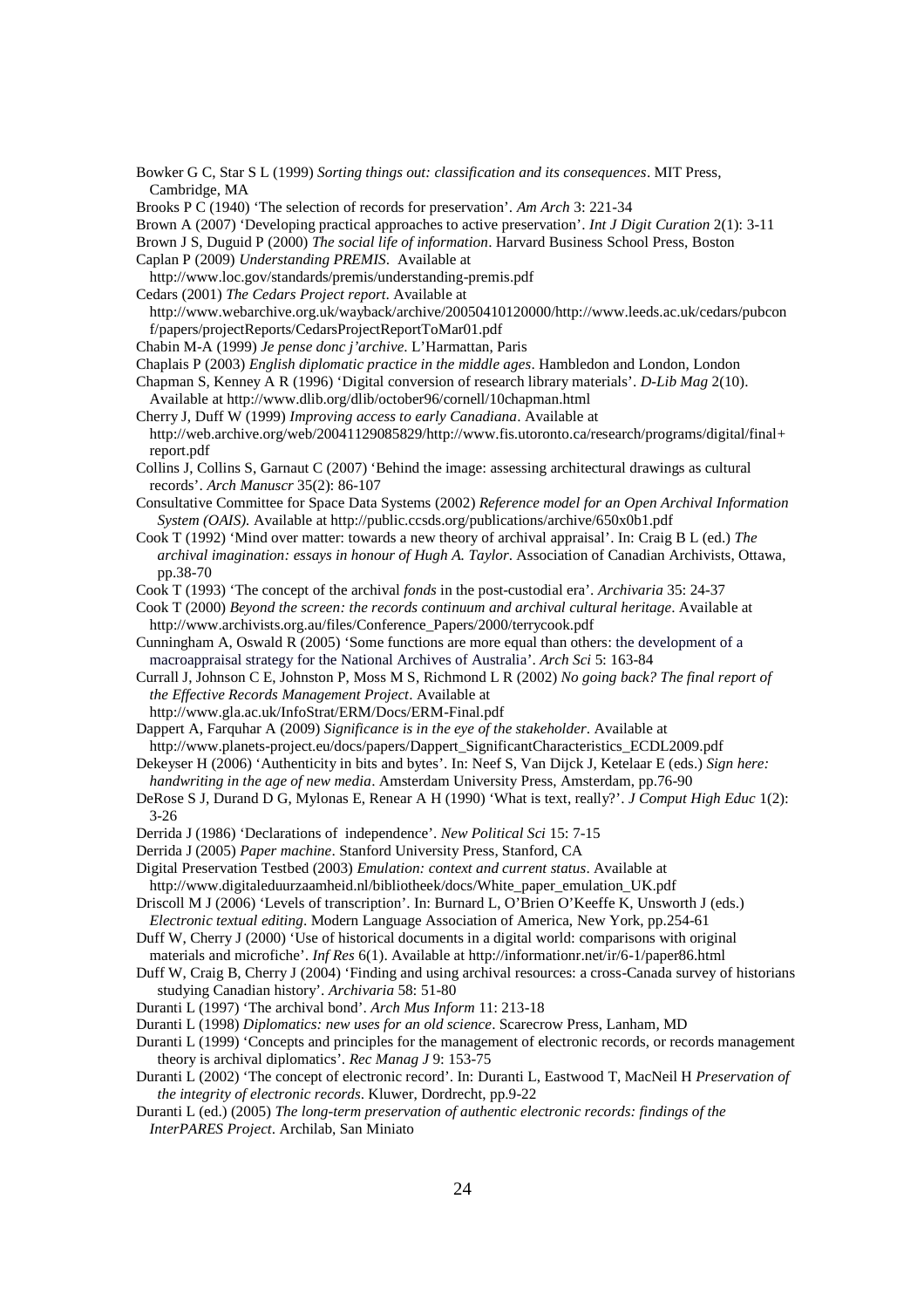- Duranti L, MacNeil H (1996) 'The protection of the integrity of electronic records: an overview of the UBC-MAS research project'. *Archivaria* 42: 46-67
- Duranti L, Thibodeau K (2006) 'The concept of record in interactive, experiential and dynamic environments: the view of InterPARES'. *Arch Sci* 6: 13-68
- Duranti L, Preston R (eds.) (2008) *International research on permanent authentic records in electronic systems (InterPARES 2): experimental, interactive and dynamic records*. Coop Libraria Editrice Università di Padova, Padua
- Eastwood T (1992) 'Towards a social theory of appraisal'. In: Craig B L (ed.) *The archival imagination: essays in honour of Hugh A. Taylor*. Association of Canadian Archivists, Ottawa, pp.71-89
- Eastwood T (1993) 'How goes it with appraisal?'. *Archivaria* 36: 111-21
- Etherton J (2006) 'The role of archives in the perception of self'. *J Soc Arch* 27: 227-46
- Ferreira M, Baptista A A, Ramalho J C (2007) 'An intelligent decision support system for digital preservation'. *Int J Digit Libr* 6: 295-304
- Fowler G H (1939) *The care of county muniments*, 3rd edn. County Councils Association, London
- Giddens A (1979) *Central problems in social theory*. Macmillan, Basingstoke
- Gilliland-Swetland A, Eppard P B (2000) 'Preserving the authenticity of contingent digital objects: the Interpares Project'. *D-Lib Mag* 6(7-8). Available at
- http://www.dlib.org/dlib/july00/eppard/07eppard.html
- Goldman A H (2008) 'The case against objective values'. *Ethical Theory Moral Pract* 11: 507-24
- Goodman N (1976) *Languages of art*, 2nd edn. Hackett Publishing Co., Indianapolis
- Greene M A (2002) 'The power of meaning: the archival mission in the postmodern age'. *Am Arch* 65: 42- 55
- Guttenbrunner M (2008) *Preserving interactive content*. Available at
- http://publik.tuwien.ac.at/files/PubDat\_172294.pdf
- Hammond A, DelVecchio D (1995) 'General textual introduction'. In: Gunby D, Carnegie D, Hammond A (eds.) *The works of John Webster*, vol.1. Cambridge University Press, Cambridge
- Handlin O *et al*. (1954) *Harvard guide to American history.* Belknap Press, Cambridge, MA
- Hart E L, Smith M N (eds.) (1998) *Open me carefully: Emily Dickinson's intimate letters to Susan Huntington Dickinson*. Paris Press, Ashfield, MA
- Harris V (2001) 'Law, evidence and electronic records: a strategic perspective from the global periphery'. *Comma* 2001-1/2: 29-44
- Harvey P D A (2001) *Editing historical records*. British Library, London
- Harvey R (2005) *Preserving digital materials*. K G Saur, Munich
- Heath C, Luff P (2000) *Technology in action*. Cambridge University Press, Cambridge
- Hedstrom M, Lee C A (2002) 'Significant properties of digital objects: definitions, applications, implications'. In: *Proceedings of the DLM-Forum 2002, Barcelona, 6-8 May 2002.* Office for Official Publications of the European Communities, Luxembourg, pp.218-23
- Heslop H, Davis S, Wilson A (2002) *An approach to the preservation of digital records*. Available at http://www.naa.gov.au/Images/An-approach-Green-Paper\_tcm2-888.pdf
- Hockx-Yu H, Knight G (2008) 'What to preserve? Significant properties of digital objects'. *Int J Digit Curation* 3(1): 142-54
- Hofman H (2004) 'Can bits and bytes be authentic? Preserving the authenticity of digital objects'. *Arch Comput* 14(3): 85-98
- Huitfeldt C, Sperberg-McQueen C M (2008) 'What is transcription?'. *Lit Linguist Comput* 23: 295-310
- Hunnisett R F (1977) *Editing records for publication*. British Records Association, London
- Hunter M (2007) *Editing early modern texts*. Palgrave Macmillan, Basingstoke
- Iacovino L (2001) 'Common ground, different traditions: an Australian perspective on Italian diplomatics, archival science and business records'. *Arch Manuscr* 29(1): 118-38
- InSPECT (2006) *JISC project plan*. Available at
- http://www.significantproperties.org.uk/documents/Inspect-ProjectPlan.pdf
- InSPECT (2008) *Framework for the definition of significant properties*. Available at
- http://www.significantproperties.org.uk/documents/wp33-propertiesreport-v1.pdf
- InSPECT (2009) *Final report*. Available at http://www.significantproperties.org.uk/inspect-finalreport.pdf JISC (undated) *The significant properties of digital objects*. Available at
	- http://www.jisc.ac.uk/whatwedo/programmes/preservation/2008sigprops.aspx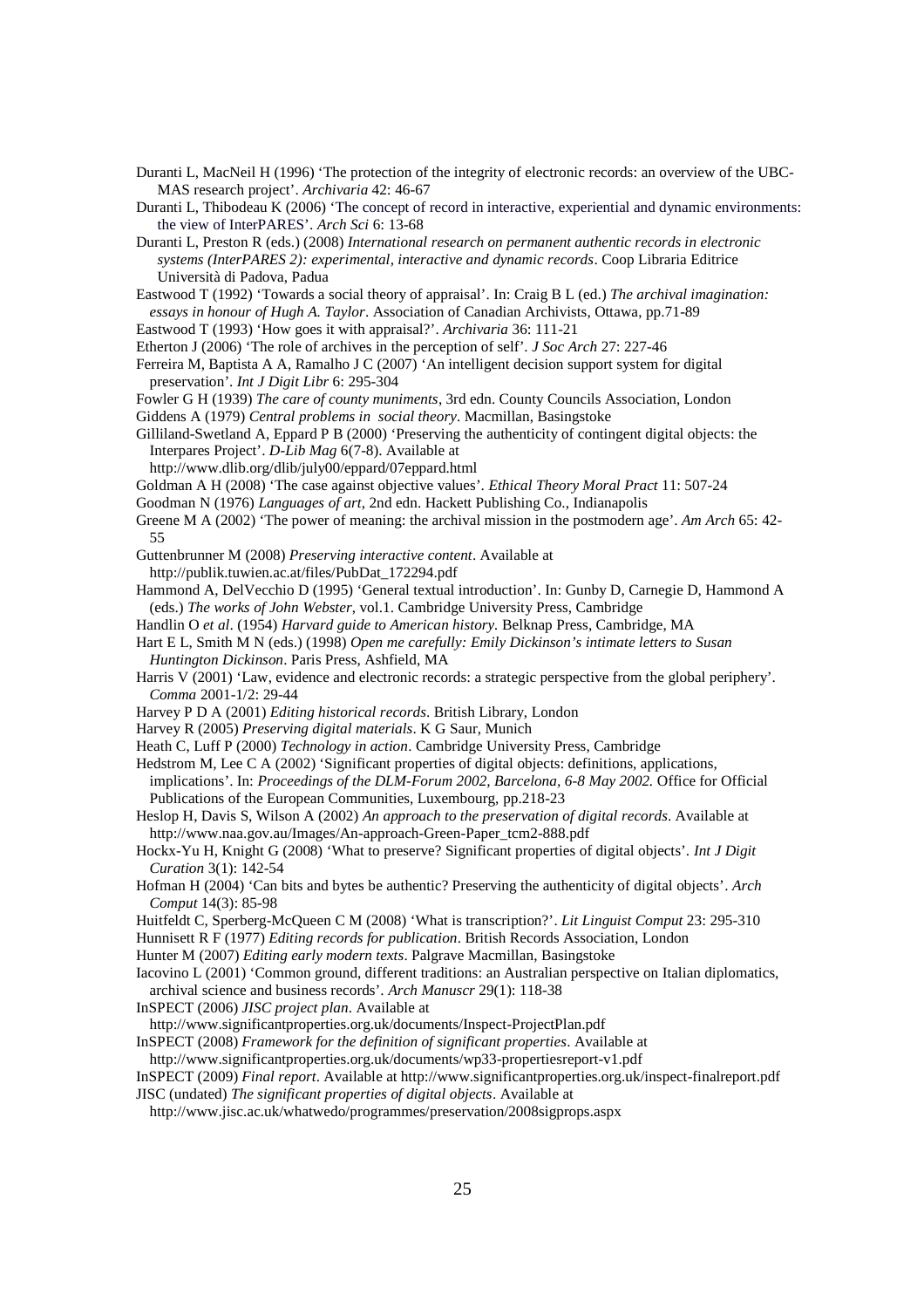- Kenney A R, Chapman S (1996) *Digital imaging for libraries and archives*. Cornell University Library, Ithaca, NY
- Kichuk D (2007) 'Metamorphosis: remediation in *Early English Books Online*'. *Lit Linguist Comput* 22: 291-303
- Knight G, Pennock M (2009) 'Data without meaning: establishing the significant properties of digital research'. *Int J Digit Curation* 4(1): 159-74
- Levinson J (1990) *Music, art, and metaphysics*. Cornell University Press, Ithaca, NY
- Levy D M (2000) 'Where's Waldo? Reflections on copies and authenticity in a digital environment'. In: Council on Library and Information Resources, *Authenticity in a digital environment*. Council on Library and Information Resources, Washington, pp.24-31
- Lloyd A (2007) 'Guarding against collective amnesia? Making significance problematic: an exploration of issues'. *Libr Trends* 56: 53-65
- MacNeil H (2000) 'Providing grounds for trust: developing conceptual requirements for the long-term preservation of authentic electronic records'. *Archivaria* 50: 52-78
- MacNeil H (2002) 'Providing grounds for trust II: the findings of the authenticity taskforce of InterPARES'. *Archivaria* 54: 24-58
- MacNeil H (2008) 'Archivalterity: rethinking original order'. *Archivaria* 66: 1-24
- MacNeil H, Mak B (2007) 'Constructions of authenticity'. *Libr Trends* 56: 26-52
- Maxwell J C (ed.) (1966) *W. W. Greg: collected papers*. Clarendon Press, Oxford
- Mitchell D (2005) *Measures of possibility: Emily Dickinson's manuscripts*. University of Massachusetts Press, Amherst, MA
- National Archives [USA] (1982) *Intrinsic value in archival material*. Available at http://www.archives.gov/research/alic/reference/archives-resources/archival-material-intrinsicvalue.html
- National Council on Archives [UK] (2003) *Standard for access to archives*. Available at www.nca.org.uk/materials/access\_standard.pdf
- Nissen H J, Damerow P, Englund R K (1993) *Archaic bookkeeping*. University of Chicago Press, Chicago
- Norton M C (1939) 'Archives and libraries'. *Ill Libr* 21(March): 11-13. Reprinted in: Mitchell T W (ed.) (1975) *Norton on archives: the writings of Margaret Cross Norton on archival and records management*. Southern Illinois University Press, Carbondale, IL, pp.86-9
- O'Toole J M (1993) 'The symbolic significance of archives'. *Am Arch* 56: 234-55
- O'Toole J M (1994) 'On the idea of uniqueness'. *Am Arch* 57: 632-58
- O'Toole J M (2006) 'Between veneration and loathing: loving and hating documents'. In: Blouin F X, Rosenberg W G (eds.) *Archives, documentation and institutions of social memory: essays from the Sawyer Seminar*. University of Michigan Press, Ann Arbor, pp.43-53
- Paskin N (2003) 'On making and identifying a copy'. *D-Lib Mag* 9(1). Available at http://www.dlib.org/dlib/january03/paskin/01paskin.html
- Pillow K (2002) 'Versions and forgeries: a response to Kivy'. *J Aesthet Art Crit* 60: 177-9
- Planets (2008) *White paper: representation information registries*. Available at http://www.planetsproject.eu/docs/reports/Planets\_PC3-D7\_RepInformationRegistries.pdf
- Posner G (1994) 'Letter from Berlin: secrets of the files'. *New Yorker* 14 March. Available at http://www.posner.com/articles/bdc%20-%20the%20posner%20file.htm
- Puglia S, Rhodes E (2007) 'Digital imaging: how far have we come and what still needs to be done?'. *RLG DigiNews* 11(1). Available at
- http://www.worldcat.org/arcviewer/1/OCC/2007/08/08/0000070519/viewer/file2484.html
- Renear A, Dubin D (2003) *Towards identity conditions for digital documents*. Available at
- http://dc2003.ischool.washington.edu/Archive-03/03renear.pdf
- Research Libraries Group (2002) *Trusted digital repositories: attributes and responsibilities*. Available at http://www.oclc.org/research/activities/past/rlg/trustedrep/repositories.pdf
- Rusbridge C (2006) 'Excuse me ... Some digital preservation fallacies?'. *Ariadne* 46. Available at www.ariadne.ac.uk/issue46/rusbridge
- Saussure F de (1973) *Cours de linguistique générale*. Payot, Paris
- Schellenberg T R (1956) *Modern archives: principles and techniques*. F W Cheshire, Melbourne
- Schwartz H (1996) *The culture of the copy*. Zone Books, New York
- Searle J R (1969) *Speech acts*: *an essay in the philosophy of language*. Cambridge University Press, Cambridge